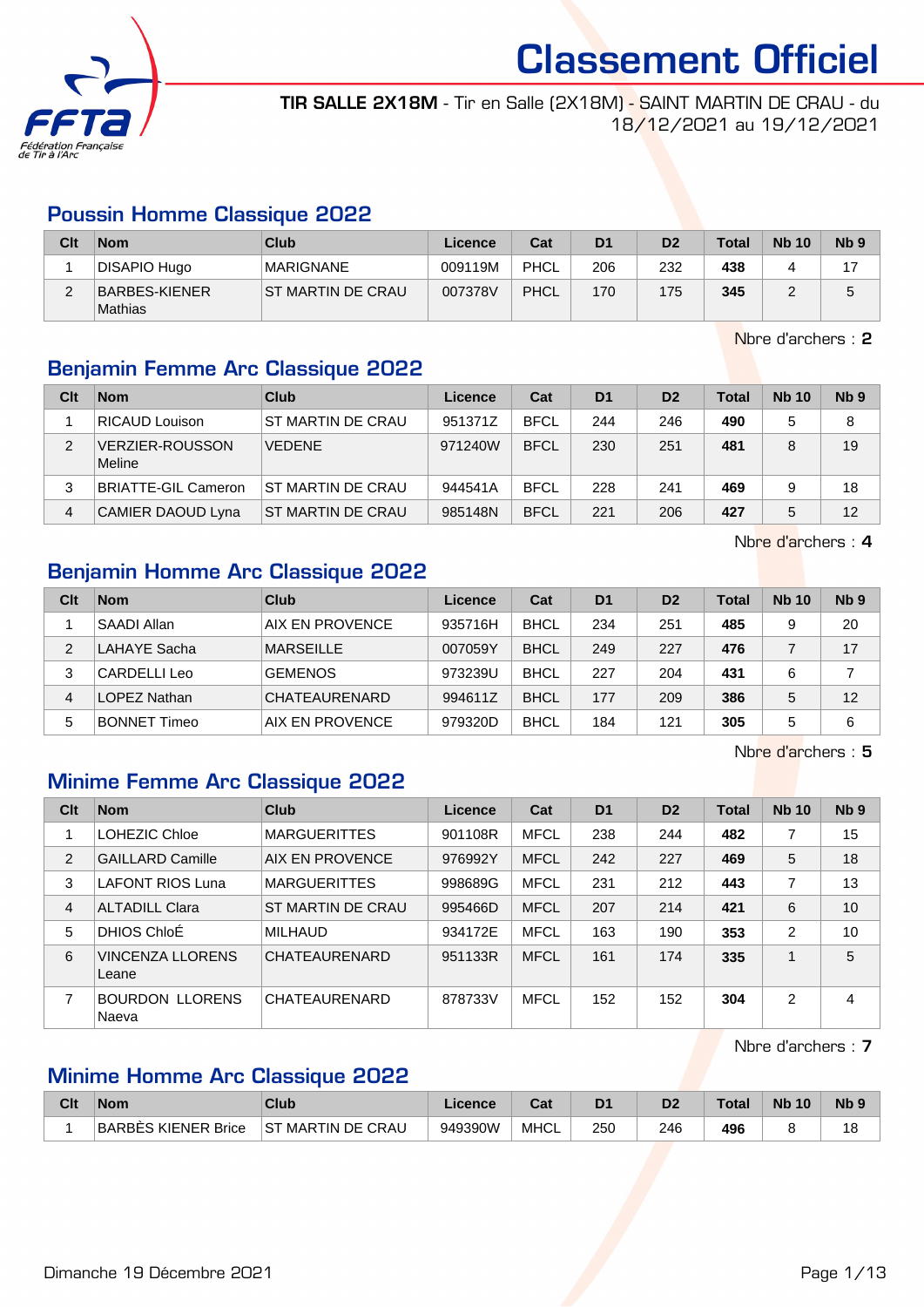

TIR SALLE 2X18M - Tir en Salle (2X18M) - SAINT MARTIN DE CRAU - du 18/12/2021 au 19/12/2021

#### Minime Homme Arc Classique 2022 (Suite)

| Clt | <b>Nom</b>                              | Club               | Licence | Cat         | D <sub>1</sub> | D <sub>2</sub> | <b>Total</b> | <b>Nb 10</b> | Nb <sub>9</sub> |
|-----|-----------------------------------------|--------------------|---------|-------------|----------------|----------------|--------------|--------------|-----------------|
| 2   | <b>SARTELET</b><br>LEVIGNERONT Aurelien | <b>MARSEILLE</b>   | 955084K | <b>MHCL</b> | 248            | 247            | 495          | 13           | 18              |
| 3   | <b>BRIDET Noah</b>                      | <b>MARIGNANE</b>   | 981032P | <b>MHCL</b> | 236            | 250            | 486          | 8            | 12              |
| 4   | CANOVAS Nathan                          | <b>MILHAUD</b>     | 965185P | <b>MHCL</b> | 241            | 223            | 464          | 12           | 9               |
| 5   | MOUCADEL Jules                          | ST MARTIN DE CRAU  | 958834L | <b>MHCL</b> | 223            | 234            | 457          | 6            | 15              |
| 6   | <b>VIDEMONT Sacha</b>                   | <b>FOS SUR MER</b> | 978961N | <b>MHCL</b> | 229            | 216            | 445          | 3            | 16              |
| 7   | RIDOUX Leo                              | <b>MARIGNANE</b>   | 009127W | <b>MHCL</b> | 216            | 196            | 412          | 2            | $\overline{4}$  |
| 8   | <b>SALTON Elyas</b>                     | CHATEAURENARD      | 972099E | <b>MHCL</b> | 186            | 129            | 315          | 1            | 4               |

Nbre d'archers : 8

### Cadet Femme Arc Classique 2022

| Clt | <b>Nom</b>                                 | Club                     | <b>Licence</b> | Cat         | D <sub>1</sub> | D <sub>2</sub> | <b>Total</b> | <b>Nb 10</b> | Nb <sub>9</sub> |
|-----|--------------------------------------------|--------------------------|----------------|-------------|----------------|----------------|--------------|--------------|-----------------|
|     | <b>JAKUSIC Anna</b>                        | <b>MARSEILLE</b>         | 863360K        | CFCL        | 274            | 274            | 548          | 24           | 22              |
| 2   | <b>FERAUD Chloe</b>                        | <b>MARSEILLE</b>         | 871062G        | CFCL        | 257            | 234            | 491          | 11           | 22              |
| 3   | <b>CHARPENTIER</b><br>Amandine             | AIX EN PROVENCE          | 795126T        | CFCL        | 228            | 236            | 464          | 9            | 13              |
| 4   | <b>GARCIA Anaelle</b>                      | <b>SALON DE PROVENCE</b> | 986406F        | CFCL        | 231            | 218            | 449          | 10           | 10              |
| 5   | <b>PONCET Alix</b>                         | <b>GEMENOS</b>           | 951297U        | <b>CFCL</b> | 232            | 205            | 437          | 8            | 12              |
| 6   | <b>VERGNIAULT-</b><br><b>HOCQUET Sasha</b> | <b>MANOSQUE</b>          | 940466W        | CFCL        | 224            | 210            | 434          | 9            | 9               |
| 7   | LE BRAS Anna                               | AIX EN PROVENCE          | 005748Y        | CFCL        | 205            | 166            | 371          |              | $\overline{ }$  |
| 8   | <b>BOES-COSTA Emilie</b>                   | <b>FOS SUR MER</b>       | 978802R        | <b>CFCL</b> | 118            | 124            | 242          | 3            | 5               |

Nbre d'archers : 8

#### Cadet Homme Arc Classique 2022

| Clt | <b>Nom</b>              | Club                     | Licence | Cat         | D <sub>1</sub> | D <sub>2</sub> | <b>Total</b> | <b>Nb 10</b> | Nb <sub>9</sub> |
|-----|-------------------------|--------------------------|---------|-------------|----------------|----------------|--------------|--------------|-----------------|
|     | MILLE Axel              | <b>MARSEILLE</b>         | 901712X | <b>CHCL</b> | 269            | 273            | 542          | 22           | 25              |
| 2   | <b>DEL BUEY Maxime</b>  | <b>SALON DE PROVENCE</b> | 020998Z | CHCL        | 250            | 226            | 476          |              | 20              |
| 3   | LAHAYE Axel             | <b>MARSEILLE</b>         | 962359T | <b>CHCL</b> | 224            | 237            | 461          | 8            | 16              |
| 4   | <b>CHATENET Theo</b>    | <b>SALON DE PROVENCE</b> | 981091D | CHCL        | 206            | 217            | 423          | 3            | 11              |
| 5   | <b>MENGUY Sebastien</b> | MALLEMORT                | 958918C | <b>CHCL</b> | 196            | 217            | 413          | 4            | 11              |
| 6   | EGRAND Maxime.          | AIX EN PROVENCE          | 938620P | <b>CHCL</b> | 200            | 183            | 383          | 4            | 5               |

Nbre d'archers : 6

#### Junior Femme Arc Classique 2022

| Clt | <b>Nom</b>     | Club            | Licence | Cat         | D1  | D2  | Total | <b>Nb 10</b> | N <sub>b</sub> <sub>9</sub> |
|-----|----------------|-----------------|---------|-------------|-----|-----|-------|--------------|-----------------------------|
|     | GAILLARD Marie | AIX EN PROVENCE | 886632F | JFCL        | 254 | 264 | 518   |              | $\mathcal{L}$<br><u>_</u>   |
| -   | HENRY Manon    | <b>VEDENE</b>   | 873000N | <b>JFCL</b> | 250 | 248 | 498   |              | 24                          |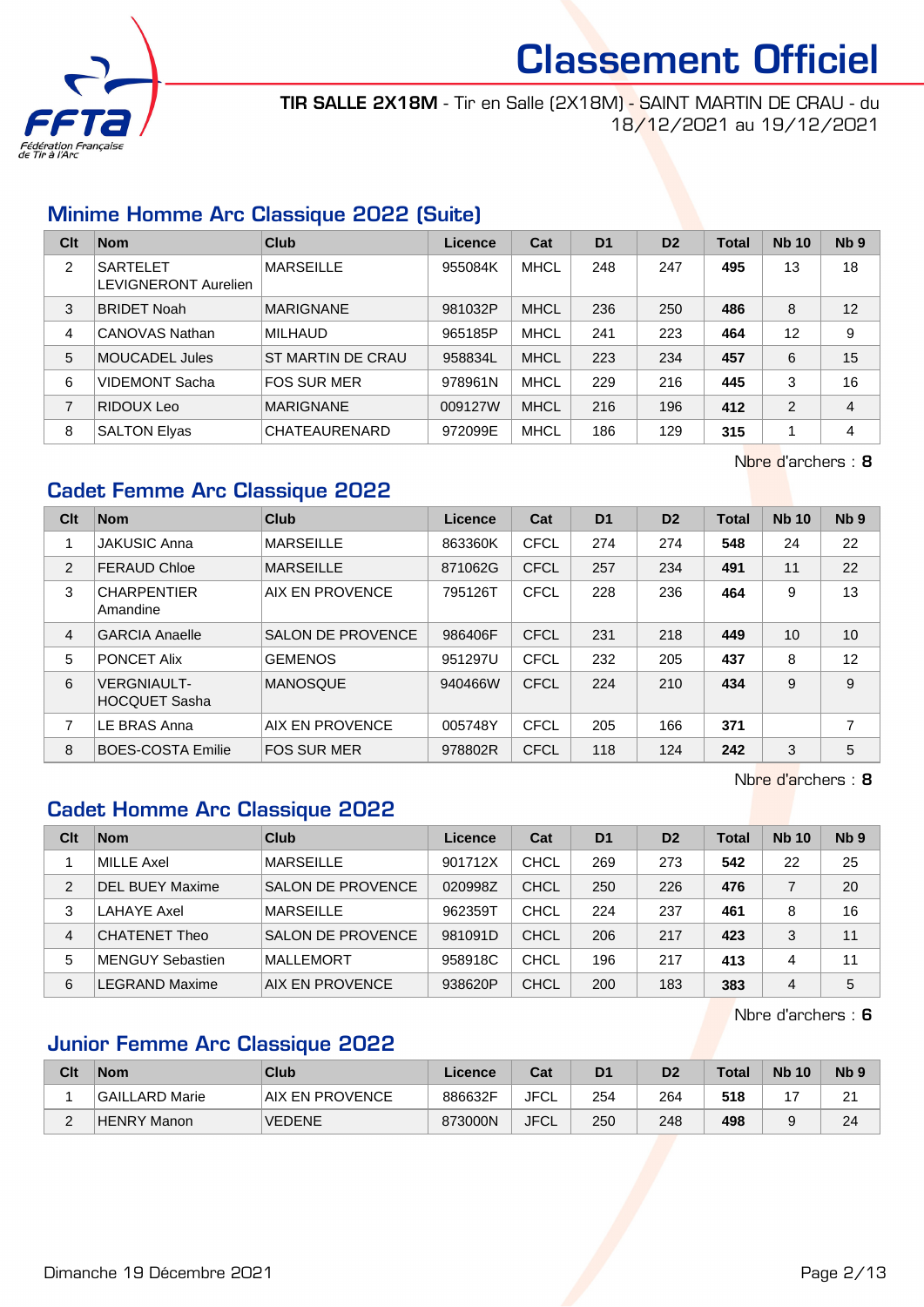

TIR SALLE 2X18M - Tir en Salle (2X18M) - SAINT MARTIN DE CRAU - du 18/12/2021 au 19/12/2021

#### Junior Femme Arc Classique 2022 (Suite)

| Clt    | <b>Nom</b>     | Club          | Licence | $\sim$<br>uai | D <sub>1</sub> | D <sub>0</sub><br>יש | Total | <b>N<sub>b</sub></b><br>10 | N <sub>b</sub> 9 |
|--------|----------------|---------------|---------|---------------|----------------|----------------------|-------|----------------------------|------------------|
| ∽<br>∼ | MENATORY LÉane | <b>VEDENE</b> | 823335E | JFC'<br>◡∟    | 158            | 182                  | 340   |                            |                  |

Nbre d'archers : 3

#### Junior Homme Arc Classique 2022

| Clt | <b>Nom</b>               | Club              | Licence | Cat         | D <sub>1</sub> | D <sub>2</sub> | <b>Total</b> | <b>Nb 10</b> | Nb <sub>9</sub> |
|-----|--------------------------|-------------------|---------|-------------|----------------|----------------|--------------|--------------|-----------------|
|     | VERZIER-ROUSSON<br>lewan | <b>RENNES CIE</b> | 820002G | JHCL        | 274            | 262            | 536          | 22           | 21              |
|     | LAUTEL Alexandre         | <b>MARSEILLE</b>  | 927646L | <b>JHCL</b> | 239            | 242            | 481          |              | 19              |

Nbre d'archers : 2

### Senior 1 Femme Arc Classique 2022

| Clt            | <b>Nom</b>                                    | Club             | <b>Licence</b> | Cat                | D <sub>1</sub> | D <sub>2</sub> | <b>Total</b> | <b>Nb 10</b> | Nb <sub>9</sub> |
|----------------|-----------------------------------------------|------------------|----------------|--------------------|----------------|----------------|--------------|--------------|-----------------|
| 1              | <b>ROYER Manon</b>                            | <b>NIMES</b>     | 738421G        | S <sub>1</sub> FCL | 283            | 269            | 552          | 28           | 20              |
| 2              | <b>LETURE Line</b>                            | <b>MARSEILLE</b> | 620309Z        | S <sub>1</sub> FCL | 275            | 262            | 537          | 20           | 28              |
| 3              | <b>MORISCOT Aurore</b>                        | AIX EN PROVENCE  | 849276B        | S <sub>1</sub> FCL | 256            | 269            | 525          | 17           | 24              |
| $\overline{4}$ | <b>SARTELET</b><br><b>LEVIGNERONT Justine</b> | <b>MARSEILLE</b> | 955085L        | S <sub>1</sub> FCL | 241            | 250            | 491          | 8            | 19              |
| 5              | <b>GARCIA Clorinde</b>                        | <b>GEMENOS</b>   | 844900V        | S <sub>1</sub> FCL | 236            | 251            | 487          | 10           | 17              |
| 6              | <b>VASSALLO Laura</b>                         | <b>MARSEILLE</b> | 011818W        | S <sub>1</sub> FCL | 259            | 226            | 485          | 12           | 16              |
| 7              | LEGRAND Lucie-Lou                             | AIX EN PROVENCE  | 938629Z        | S <sub>1</sub> FCL | 243            | 240            | 483          | 12           | 17              |
| 8              | <b>PIOLI</b> Laetitia                         | <b>MANOSQUE</b>  | 838166A        | S1FCL              | 178            | 225            | 403          | 3            | 12              |
| 9              | <b>LLORENS Celine</b>                         | CHATEAURENARD    | 443048Z        | S <sub>1</sub> FCL | 150            | 160            | 310          | 3            | 5               |

Nbre d'archers : 9

## Senior 1 Homme Arc Classique 2022

| Clt | <b>Nom</b>                | <b>Club</b>            | <b>Licence</b> | Cat                | D <sub>1</sub> | D <sub>2</sub> | <b>Total</b> | <b>Nb 10</b>   | Nb <sub>9</sub> |
|-----|---------------------------|------------------------|----------------|--------------------|----------------|----------------|--------------|----------------|-----------------|
| 1   | <b>MOULIN Louis</b>       | ST MARTIN DE CRAU      | 718453C        | S <sub>1</sub> HCL | 270            | 273            | 543          | 27             | 17              |
| 2   | <b>LORTHIOIR Yann</b>     | ST MARTIN DE CRAU      | 750851T        | S <sub>1</sub> HCL | 260            | 272            | 532          | 21             | 22              |
| 3   | <b>GIRARD Nicolas</b>     | ST MARTIN DE CRAU      | 781398W        | S1HCL              | 265            | 266            | 531          | 17             | 28              |
| 4   | <b>PELLEN Brice</b>       | <b>MARSEILLE</b>       | 774678S        | S1HCL              | 266            | 255            | 521          | 14             | 22              |
| 5   | <b>MICHELET Stephane</b>  | <b>AIX EN PROVENCE</b> | 659727V        | S1HCL              | 265            | 247            | 512          | 15             | 20              |
| 6   | <b>MISENE Lilian</b>      | <b>MIRAMAS CRAU</b>    | 718452B        | S <sub>1</sub> HCL | 247            | 253            | 500          | 8              | 23              |
| 7   | <b>FOYARD Thomas</b>      | <b>MANOSQUE</b>        | 621815L        | S <sub>1</sub> HCL | 242            | 241            | 483          | 9              | 16              |
| 8   | <b>MASSICOT Chistophe</b> | <b>ISTRES</b>          | 888916N        | S1HCL              | 212            | 234            | 446          | 12             | 16              |
| 9   | <b>MARTIN Jeremy</b>      | ALES                   | 991836H        | S1HCL              | 211            | 222            | 433          | 5              | 9               |
| 10  | <b>ISOARD Matthieu</b>    | <b>MALLEMORT</b>       | 763145F        | S1HCL              | 207            | 217            | 424          | $\overline{7}$ | 13              |
| 11  | <b>CHARRIERE</b> Morgan   | <b>ARLES</b>           | 771266H        | S <sub>1</sub> HCL | 211            | 208            | 419          | 1              | 12              |
| 12  | <b>MARROT Quentin</b>     | <b>MARSEILLE</b>       | 034548C        | S <sub>1</sub> HCL | 193            | 192            | 385          | 3              | $\overline{7}$  |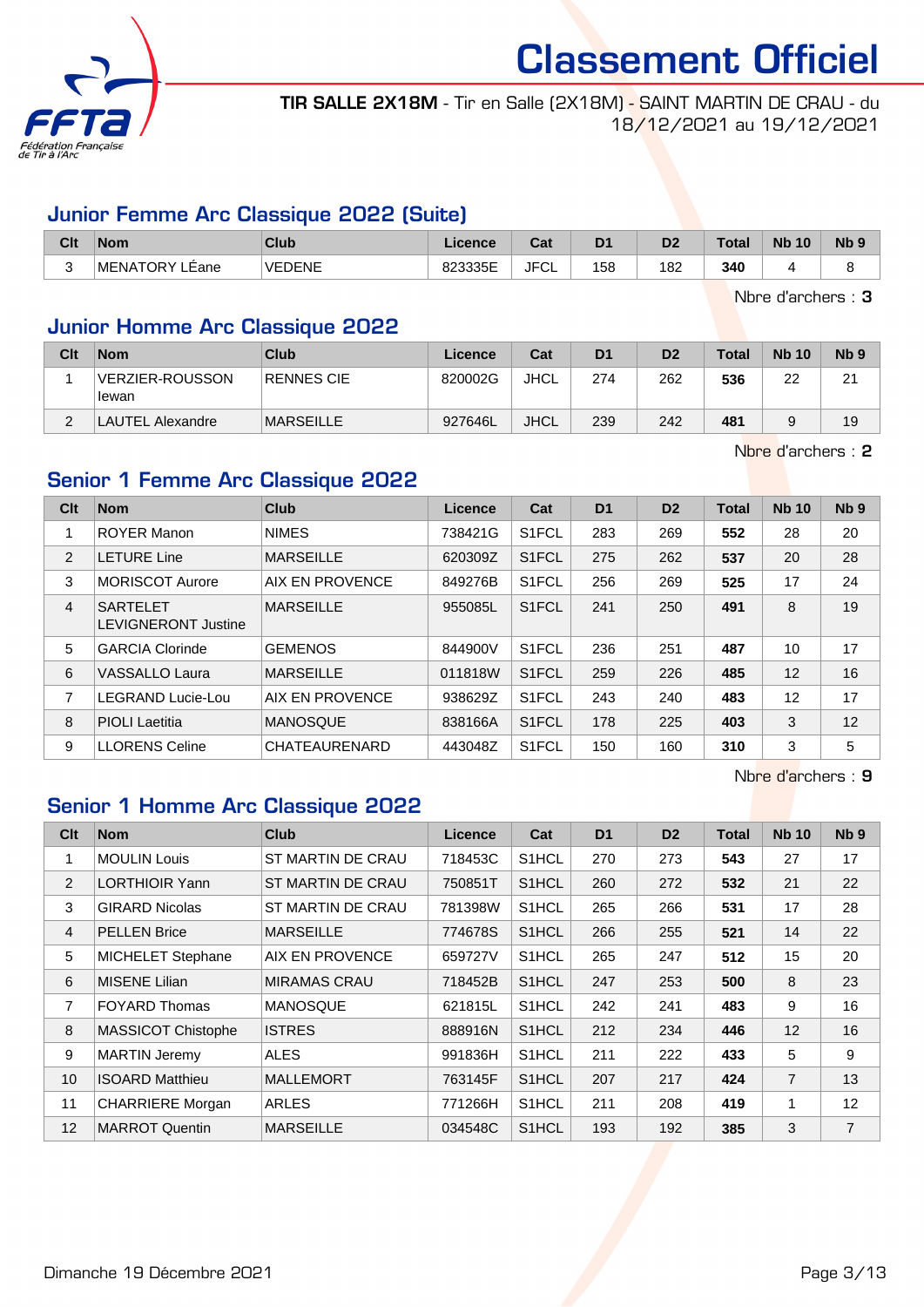

TIR SALLE 2X18M - Tir en Salle (2X18M) - SAINT MARTIN DE CRAU - du 18/12/2021 au 19/12/2021

#### Senior 1 Homme Arc Classique 2022 (Suite)

| Clt | <b>Nom</b>        | Club                     | Licence | Cat                | D <sub>1</sub> | D2  | <b>Total</b> | <b>Nb 10</b> | N <sub>b</sub> <sub>9</sub> |
|-----|-------------------|--------------------------|---------|--------------------|----------------|-----|--------------|--------------|-----------------------------|
| 13  | <b>CONAC Noel</b> | <b>AIX EN PROVENCE</b>   | 001503J | S1HCL              | 180            | 178 | 358          |              |                             |
| 14  | COULAIS Yoann     | <b>SALON DE PROVENCE</b> | 385323E | S <sub>1</sub> HCL | 139            | 187 | 326          |              |                             |

Nbre d'archers : 14

#### Senior 2 Femme Arc Classique 2022

| Clt | <b>Nom</b>               | Club             | <b>Licence</b> | Cat                | D <sub>1</sub> | D <sub>2</sub> | <b>Total</b> | <b>Nb 10</b> | N <sub>b</sub> <sub>9</sub> |
|-----|--------------------------|------------------|----------------|--------------------|----------------|----------------|--------------|--------------|-----------------------------|
|     | TEPFER Jocelyne          | <b>MARSEILLE</b> | 967645N        | S <sub>2</sub> FCL | 264            | 268            | 532          | 17           | 25                          |
| 2   | <b>DUNEAU Brigitte</b>   | <b>MORNAS</b>    | 836872U        | S <sub>2</sub> FCL | 250            | 258            | 508          | 12           | 21                          |
| 3   | <b>LAMARE Christine</b>  | <b>MARSEILLE</b> | 661237L        | S <sub>2</sub> FCL | 253            | 253            | 506          | 11           | 22                          |
| 4   | <b>ISACCHI Christine</b> | <b>MANOSQUE</b>  | 883977V        | S <sub>2</sub> FCL | 238            | 255            | 493          | 13           | 12                          |
| 5   | <b>PARISOT Karine</b>    | <b>MANOSQUE</b>  | 021261K        | S <sub>2</sub> FCL | 219            | 224            | 443          | 6            | 11                          |
| 6   | LE JEANNIC Nadia         | <b>MANOSQUE</b>  | 896062F        | S <sub>2</sub> FCL | 213            | 229            | 442          | 6            | 15                          |
|     | <b>SARTELET Laurence</b> | <b>MARSEILLE</b> | 955217E        | S <sub>2</sub> FCL | 219            | 181            | 400          | 1            | 10                          |

Nbre d'archers : 7

### Senior 2 Homme Arc Classique 2022

| Clt            | <b>Nom</b>                 | <b>Club</b>                      | Licence | Cat   | D <sub>1</sub> | D <sub>2</sub> | <b>Total</b> | <b>Nb 10</b>   | N <sub>b</sub> <sub>9</sub> |
|----------------|----------------------------|----------------------------------|---------|-------|----------------|----------------|--------------|----------------|-----------------------------|
| $\mathbf{1}$   | <b>MELLEC Fabrice</b>      | <b>MORNAS</b>                    | 957966T | S2HCL | 278            | 279            | 557          | 25             | 27                          |
| $\overline{2}$ | <b>PELOURGEAS Patrick</b>  | <b>MANDUEL</b>                   | 974156R | S2HCL | 271            | 276            | 547          | 21             | 26                          |
| 3              | <b>GERZAIN Pierre</b>      | <b>MANDUEL</b>                   | 214058X | S2HCL | 273            | 274            | 547          | 18             | 31                          |
| 4              | <b>HAMACHER Olivier</b>    | <b>AIX EN PROVENCE</b>           | 975042D | S2HCL | 266            | 275            | 541          | 25             | 24                          |
| 5              | <b>COQUEREL Yoann</b>      | <b>MARSEILLE</b>                 | 990250J | S2HCL | 262            | 262            | 524          | 16             | 23                          |
| $\,6\,$        | <b>JURZYNSKI Benoit</b>    | <b>MARSEILLE TROIS</b><br>LUCS   | 008861G | S2HCL | 251            | 266            | 517          | 12             | 29                          |
| $\overline{7}$ | <b>PONCET Eric</b>         | <b>GEMENOS</b>                   | 951296T | S2HCL | 264            | 249            | 513          | 12             | 22                          |
| $\,8\,$        | CANOVAS Alfredo            | <b>MILHAUD</b>                   | 995423G | S2HCL | 251            | 252            | 503          | 11             | 27                          |
| 9              | <b>DAVIN Richard</b>       | <b>USCM - ARCHERS DU</b><br>RAIL | 961646T | S2HCL | 243            | 255            | 498          | 12             | 16                          |
| 10             | <b>BIRBES Lionel</b>       | <b>MIRAMAS</b>                   | 693969P | S2HCL | 252            | 236            | 488          | $\overline{7}$ | 22                          |
| 11             | <b>LE MEUT Scoizic</b>     | <b>ALES</b>                      | 939474T | S2HCL | 238            | 246            | 484          | $\overline{7}$ | 17                          |
| 12             | <b>APOSTOLAKIS Olivier</b> | <b>MARSEILLE</b>                 | 855578B | S2HCL | 248            | 235            | 483          | 17             | 13                          |
| 13             | <b>DHIOS Fabien</b>        | <b>MILHAUD</b>                   | 913298R | S2HCL | 240            | 240            | 480          | 8              | 16                          |
| 14             | <b>GAUCHARD Julien</b>     | <b>ALES</b>                      | 255605G | S2HCL | 240            | 235            | 475          | $\overline{7}$ | 21                          |
| 15             | <b>ARNOUX Christophe</b>   | <b>MIRAMAS</b>                   | 272954P | S2HCL | 255            | 216            | 471          | 15             | 16                          |
| 16             | <b>LEGRAND Olivier</b>     | <b>AIX EN PROVENCE</b>           | 938624U | S2HCL | 239            | 229            | 468          | 8              | 18                          |
| 17             | <b>DUNEAU Felix</b>        | <b>MORNAS</b>                    | 836869R | S2HCL | 218            | 246            | 464          | 9              | 16                          |
| 18             | <b>MICHEL Francois</b>     | CHATEAURENARD                    | 874871X | S2HCL | 234            | 218            | 452          | 6              | 13                          |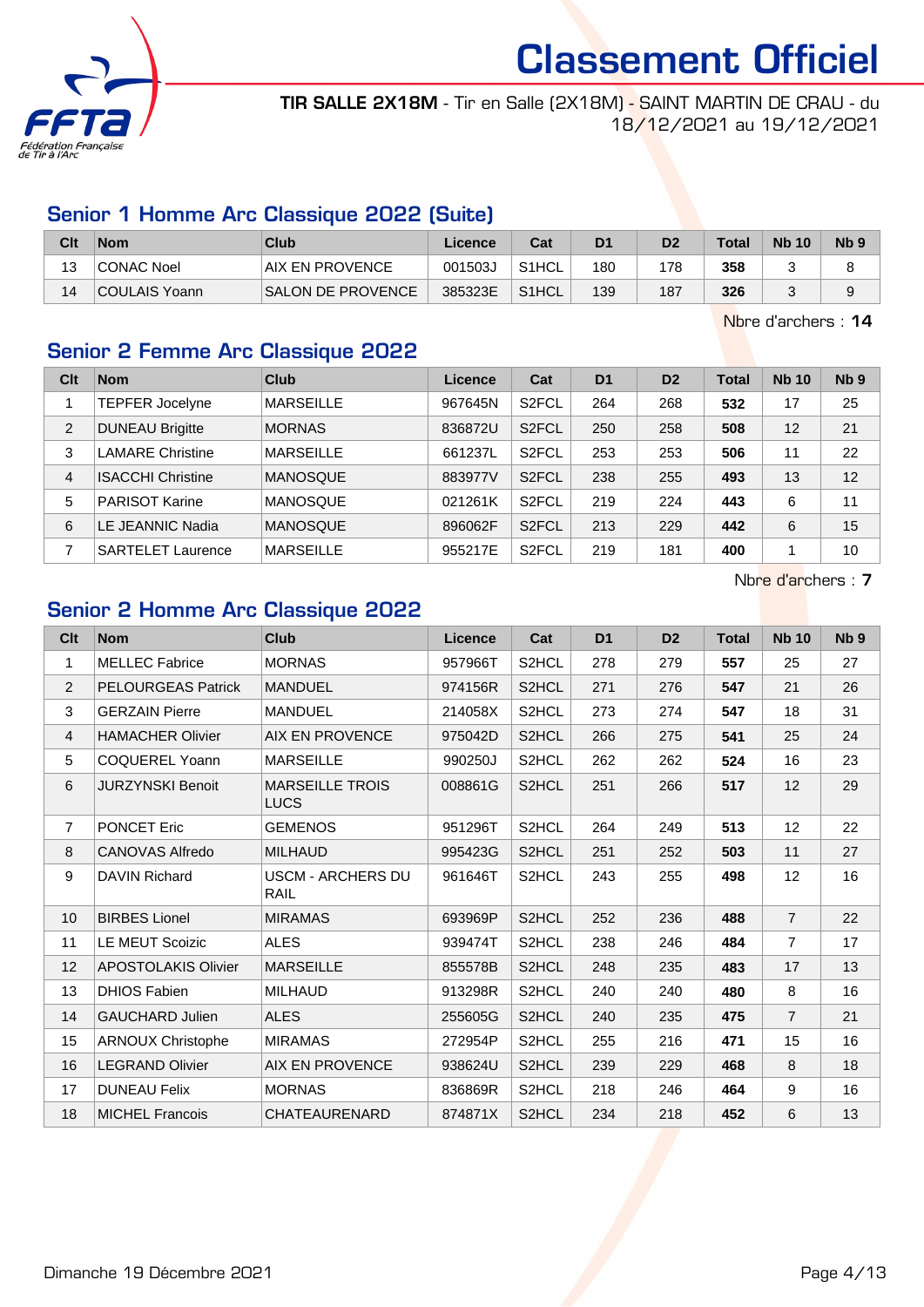

TIR SALLE 2X18M - Tir en Salle (2X18M) - SAINT MARTIN DE CRAU - du 18/12/2021 au 19/12/2021

#### Senior 2 Homme Arc Classique 2022 (Suite)

| Clt | <b>Nom</b>               | Club                                  | Licence | Cat                | D <sub>1</sub> | D <sub>2</sub> | <b>Total</b> | <b>Nb 10</b> | Nb <sub>9</sub> |
|-----|--------------------------|---------------------------------------|---------|--------------------|----------------|----------------|--------------|--------------|-----------------|
| 19  | <b>TRAMONTE Sylvain</b>  | <b>MARSEILLE TROIS</b><br><b>LUCS</b> | 006549U | S <sub>2</sub> HCL | 225            | 219            | 444          | 8            | 5               |
| 20  | <b>GAUTROT Benoit</b>    | <b>VENTABREN</b>                      | 451927A | S <sub>2</sub> HCL | 221            | 215            | 436          | 4            | 12              |
| 21  | <b>KROUN Philippe</b>    | <b>ISTRES</b>                         | 016272M | S <sub>2</sub> HCL | 217            | 218            | 435          | 6            | 13              |
| 22  | <b>LAHAYE Stephane</b>   | <b>MARSEILLE</b>                      | 987243R | S <sub>2</sub> HCL | 188            | 233            | 421          | 4            | 12              |
| 23  | <b>PICAL Yann</b>        | AIX EN PROVENCE                       | 026423W | S <sub>2</sub> HCL | 202            | 147            | 349          | 5            | 5               |
| 24  | <b>ALBENGE Sebastien</b> | CHATEAURENARD                         | 032771W | S <sub>2</sub> HCL | 99             | 80             | 179          |              |                 |

Nbre d'archers : 24

#### Senior 3 Femme Arc Classique 2022

| Clt | <b>Nom</b>                 | Club                 | <b>Licence</b> | Cat   | D <sub>1</sub> | D <sub>2</sub> | <b>Total</b> | <b>Nb 10</b> | Nb <sub>9</sub> |
|-----|----------------------------|----------------------|----------------|-------|----------------|----------------|--------------|--------------|-----------------|
|     | <b>ESQUIROL Annie</b>      | <b>LA CIOTAT</b>     | 207023A        | S3FCL | 261            | 249            | 510          | 15           | 27              |
| 2   | PERROT Jocelyne            | CHARLEVAL            | 436995V        | S3FCL | 245            | 244            | 489          | 5            | 12              |
| 3   | <b>MORISCOT Rose-Marie</b> | AIX EN PROVENCE      | 849279E        | S3FCL | 239            | 243            | 482          | 12           | 15              |
| 4   | <b>SAGNIER Gisele</b>      | <b>VEDENE</b>        | 947083N        | S3FCL | 230            | 249            | 479          | 6            | 15              |
| 5   | <b>FAURE Rachel</b>        | <b>LA CIOTAT</b>     | 771737V        | S3FCL | 211            | 220            | 431          | 4            | 9               |
| 6   | <b>BARDELLE Muriel</b>     | AIX EN PROVENCE      | 979332S        | S3FCL | 194            | 224            | 418          | 5            | 10              |
| 7   | CAZALS Jacqueline          | <b>MARIGNANE</b>     | 098477R        | S3FCL | 183            | 199            | 382          | 6            | 6               |
| 8   | <b>FISCHER Annie</b>       | <b>CHATEAURENARD</b> | 956599G        | S3FCL | 154            | 153            | 307          | 5            | 3               |

Nbre d'archers : 8

# Senior 3 Homme Arc Classique 2022

| Clt            | <b>Nom</b>                | <b>Club</b>       | <b>Licence</b> | Cat   | D <sub>1</sub> | D <sub>2</sub> | <b>Total</b> | <b>Nb 10</b>   | Nb <sub>9</sub> |
|----------------|---------------------------|-------------------|----------------|-------|----------------|----------------|--------------|----------------|-----------------|
| 1              | <b>TEISSIER Philippe</b>  | <b>NIMES</b>      | 839161G        | S3HCL | 272            | 263            | 535          | 15             | 30              |
| 2              | <b>CANNATA Dominique</b>  | <b>CAVAILLON</b>  | 807725M        | S3HCL | 255            | 255            | 510          | 9              | 26              |
| 3              | PIRARD Bruno              | <b>GEMENOS</b>    | 002229Y        | S3HCL | 253            | 241            | 494          | 14             | 16              |
| 4              | <b>TAGLANG Alain</b>      | <b>MANOSQUE</b>   | 863854X        | S3HCL | 243            | 246            | 489          | 12             | 16              |
| 5              | <b>BIZIEN Richard</b>     | <b>NIMES</b>      | 906515T        | S3HCL | 230            | 235            | 465          | $\overline{7}$ | 15              |
| 6              | ZACHARIE Raymond          | <b>ISTRES</b>     | 904945L        | S3HCL | 237            | 220            | 457          | 11             | 4               |
| $\overline{7}$ | <b>BAY Marcel</b>         | <b>PELISSANNE</b> | 432721Z        | S3HCL | 235            | 214            | 449          | 5              | 12              |
| 8              | <b>CAPDEPON Philippe</b>  | <b>VEDENE</b>     | 802904X        | S3HCL | 236            | 212            | 448          | 6              | 16              |
| 9              | <b>MOULIN Raymond</b>     | ST MARTIN DE CRAU | 787729C        | S3HCL | 218            | 223            | 441          | $\overline{7}$ | 16              |
| 10             | SINARDET Jean<br>Francois | <b>ARLES</b>      | 355622W        | S3HCL | 214            | 222            | 436          | 9              | 9               |
| 11             | <b>CHAUVET Guy</b>        | CHATEAURENARD     | 911058F        | S3HCL | 217            | 217            | 434          | 6              | 14              |
| 12             | NADAL Jean-Marcel         | <b>MARTIGUES</b>  | 950462L        | S3HCL | 214            | 219            | 433          | 9              | 13              |
| 13             | <b>BUTTIGIEG Roland</b>   | <b>MALLEMORT</b>  | 609565W        | S3HCL | 220            | 206            | 426          | 8              | 17              |
| 14             | <b>PAILLE Christian</b>   | <b>ISTRES</b>     | 905310H        | S3HCL | 201            | 201            | 402          | 1              | 8               |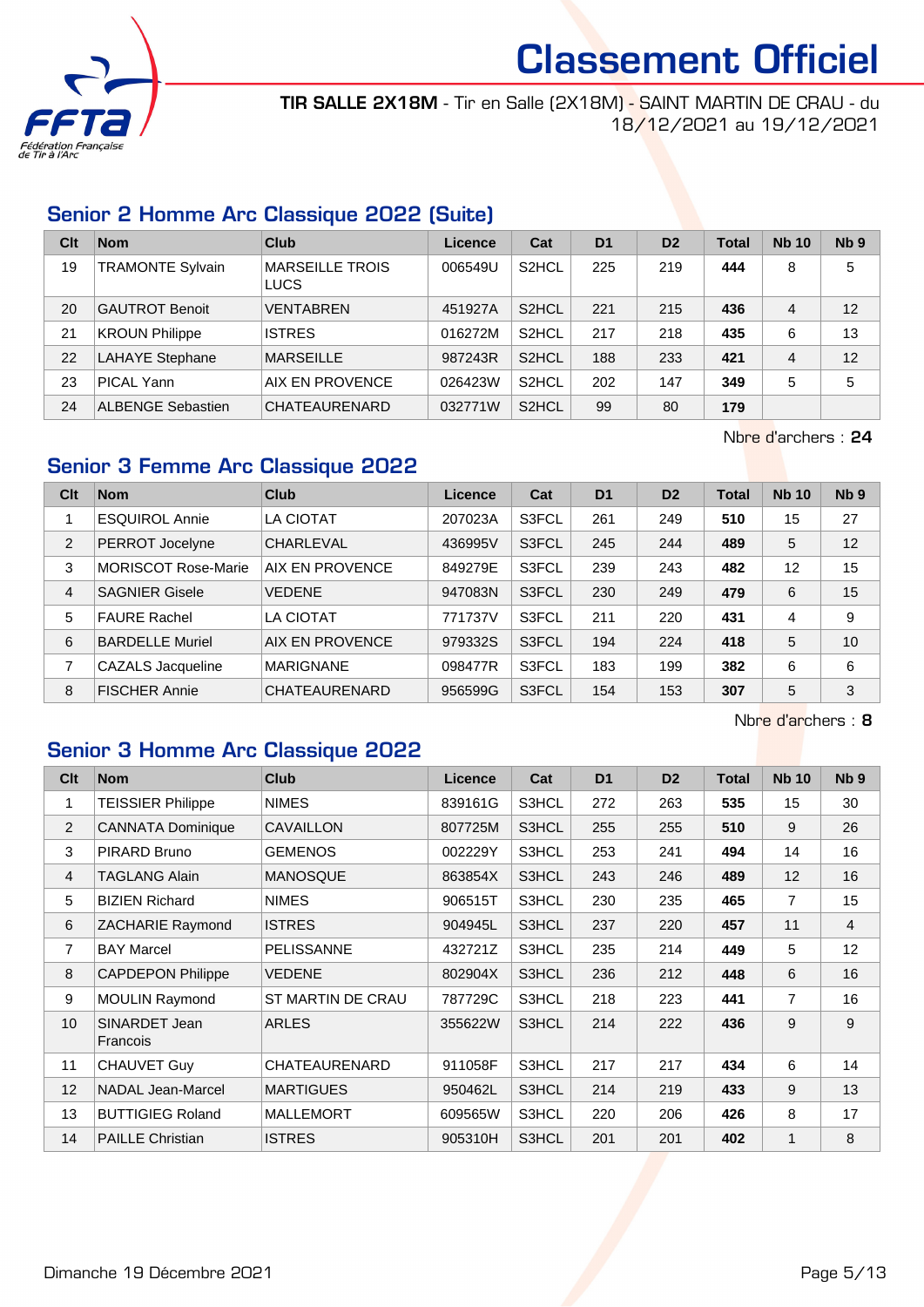

TIR SALLE 2X18M - Tir en Salle (2X18M) - SAINT MARTIN DE CRAU - du 18/12/2021 au 19/12/2021

#### Senior 3 Homme Arc Classique 2022 (Suite)

| Clt | <b>Nom</b>    | Club             | Licence | Cat   | D <sub>1</sub> | D <sub>2</sub> | <b>Total</b> | <b>Nb 10</b> | <b>N<sub>b</sub></b> |
|-----|---------------|------------------|---------|-------|----------------|----------------|--------------|--------------|----------------------|
| 15  | MANCINI Louis | MARIGNANE        | 009141L | S3HCL | 174            | 191            | 365          |              |                      |
| 16  | RICQ Marc     | <b>MALLEMORT</b> | 609293A | S3HCL | 192            | 160            | 352          |              |                      |

Nbre d'archers : 16

#### Cadet Femme Arc à Poulies 2022

| Clt | <b>Nom</b>                        | <b>Club</b>                                  | icence  | <b>Dol</b><br>⊍aι | D1  | D2  | Total | <b>Nb</b><br>10 | <b>N<sub>b</sub></b> |
|-----|-----------------------------------|----------------------------------------------|---------|-------------------|-----|-----|-------|-----------------|----------------------|
|     | 'VILL<br>∟ANUEVA ⊑<br><b>Emma</b> | CHA <sup>-</sup><br><b><i>FEAURENARD</i></b> | 898985H | CECC<br>ັບບ<br>◡┌ | 256 | 263 | 519   | 1 C<br>. U      | 30<br>◡              |

Nbre d'archers : 1

#### Cadet Homme Arc à Poulies 2022

| Clt | <b>Nom</b>             | Club                     | Licence | Cat  | D <sub>1</sub> | D <sub>2</sub> | <b>Total</b> | <b>Nb 10</b> | N <sub>b</sub> <sub>9</sub> |
|-----|------------------------|--------------------------|---------|------|----------------|----------------|--------------|--------------|-----------------------------|
|     | FORT Damian_           | <b>SALON DE PROVENCE</b> | 964849Z | CHCC | 262            | 266            | 528          | 13           | 31                          |
|     | <b>GAUTIER Florian</b> | <b>VENTABREN</b>         | 960334S | CHCO | 220            | 219            | 439          |              | 22                          |

Nbre d'archers : 2

#### Junior Femme Arc à Poulies 2022

| Clt         | <b>Nom</b>     | Club               | Licence | Cat         | D <sub>1</sub> | D2  | Total | <b>Nb 10</b> | N <sub>b</sub> <sub>9</sub> |
|-------------|----------------|--------------------|---------|-------------|----------------|-----|-------|--------------|-----------------------------|
|             | FERRAUD Alexia | IST MARTIN DE CRAU | 858635Z | <b>JFCC</b> | 276            | 275 | 551   |              | 42                          |
| $\sim$<br>- | MESLIN Ambre   | <b>ISTRES</b>      | 909561D | <b>JFCO</b> | 175            | 207 | 382   |              | 19                          |

Nbre d'archers : 2

#### Junior Homme Arc à Poulies 2022

| Clt | <b>Nom</b>            | Club                     | Licence | Cat         | D <sub>1</sub> | D <sub>2</sub> | <b>Total</b> | <b>Nb 10</b> | N <sub>b</sub> <sub>9</sub> |
|-----|-----------------------|--------------------------|---------|-------------|----------------|----------------|--------------|--------------|-----------------------------|
|     | <b>ISACCHI Loic</b>   | <b>MARSEILLE</b>         | 815131M | <b>JHCO</b> | 282            | 285            | 567          | 27           | 33                          |
|     | <b>ORUS Nathan</b>    | <b>SALON DE PROVENCE</b> | 918625F | <b>JHCO</b> | 263            | 267            | 530          |              | 38                          |
|     | DENE Axel             | <b>VENTABREN</b>         | 890072V | <b>JHCO</b> | 262            | 258            | 520          |              | 35                          |
| 4   | <b>SCARNIERE Yann</b> | <b>MARIGNANE</b>         | 909948Z | <b>JHCO</b> | 273            | 222            | 495          | 12           | 27                          |

Nbre d'archers : 4

#### Senior 1 Femme Arc à Poulies 2022

| Clt | <b>Nom</b>               | Club                     | Licence | Cat                | D <sub>1</sub> | D <sub>2</sub> | Total | <b>Nb 10</b> | N <sub>b</sub> <sub>9</sub> |
|-----|--------------------------|--------------------------|---------|--------------------|----------------|----------------|-------|--------------|-----------------------------|
|     | GIRARD Marion            | <b>ST MARTIN DE CRAU</b> | 781401Z | S <sub>1</sub> FCO | 285            | 290            | 575   | 35           | 25                          |
| າ   | EYMARD Anais             | <b>ST MARTIN DE CRAU</b> | 883979X | S <sub>1</sub> FCO | 285            | 286            | 571   | 31           | 29                          |
| 3   | <b>TRUTEAU Eglantine</b> | <b>VENTABREN</b>         | 811710U | S <sub>1</sub> FCO | 272            | 280            | 552   | 18           | 37                          |
| 4   | LLORENS Sophie           | CHATEAURENARD            | 435020Y | S <sub>1</sub> FCO | 262            | 263            | 525   |              | 41                          |

Nbre d'archers : 4

#### Senior 1 Homme Arc a Poulies 2022

|  | <b>Clt</b> | <b>Nom</b> | VluL |  | Jat | D <sub>1</sub><br>- - | $\mathbf{a}$<br>υZ | Гоtа | 10<br><b>N<sub>b</sub></b> | <b>Nb</b> |
|--|------------|------------|------|--|-----|-----------------------|--------------------|------|----------------------------|-----------|
|--|------------|------------|------|--|-----|-----------------------|--------------------|------|----------------------------|-----------|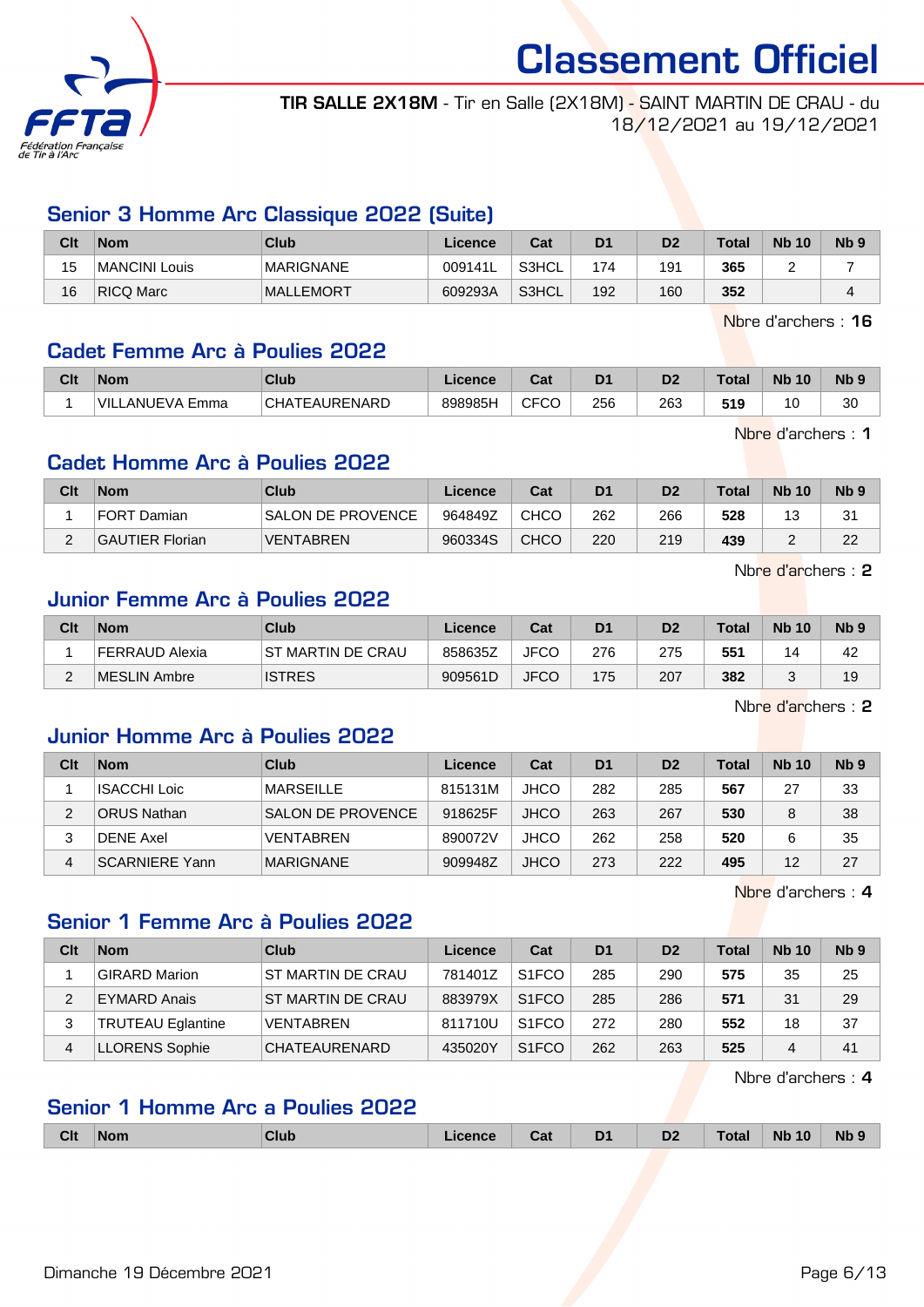

TIR SALLE 2X18M - Tir en Salle (2X18M) - SAINT MARTIN DE CRAU - du 18/12/2021 au 19/12/2021

## Senior 1 Homme Arc a Poulies 2022 (Suite)

| C <sub>lt</sub> | <b>Nom</b>              | Club                                 | Licence | Cat                | D <sub>1</sub> | D <sub>2</sub> | <b>Total</b> | <b>Nb 10</b>      | Nb <sub>9</sub> |
|-----------------|-------------------------|--------------------------------------|---------|--------------------|----------------|----------------|--------------|-------------------|-----------------|
| 1               | <b>GIRARD Nicolas</b>   | ST MARTIN DE CRAU                    | 781398W | S1HCO              | 298            | 300            | 598          | 58                | $\overline{2}$  |
| $\overline{2}$  | PAUNER Joan             | <b>MIRAMAS</b>                       | 367672U | S <sub>1</sub> HCO | 297            | 297            | 594          | 54                | 6               |
| 3               | <b>PARPILLON Julien</b> | ST MARTIN DE CRAU                    | 748101D | S <sub>1</sub> HCO | 289            | 287            | 576          | 36                | 24              |
| 4               | <b>LORTHIOIR Yann</b>   | ST MARTIN DE CRAU                    | 750851T | S <sub>1</sub> HCO | 286            | 286            | 572          | 32                | 28              |
| 5               | <b>MAESTRE David</b>    | <b>LES PENNES</b><br>MIRABEAU        | 829048P | S <sub>1</sub> HCO | 281            | 281            | 562          | 23                | 26              |
| 6               | <b>DEDIEU Clement</b>   | <b>SALON DE PROVENCE</b>             | 443258C | S <sub>1</sub> HCO | 274            | 281            | 555          | 17                | 41              |
| $\overline{7}$  | <b>THIERS Anthony</b>   | CHATEAURENARD                        | 800434M | S <sub>1</sub> HCO | 275            | 271            | 546          | 16                | 42              |
| 8               | <b>MAESTRE Anaick</b>   | <b>LES PENNES</b><br><b>MIRABEAU</b> | 829046M | S <sub>1</sub> HCO | 266            | 279            | 545          | 18                | 38              |
| 9               | DRUJON Jean             | <b>MIRAMAS</b>                       | 367695U | S <sub>1</sub> HCO | 269            | 276            | 545          | 9                 | 47              |
| 10 <sup>1</sup> | <b>BOURDON Olivier</b>  | CHATEAURENARD                        | 711509E | S <sub>1</sub> HCO | 269            | 274            | 543          | 13                | 39              |
| 11              | PEZZANO Paulin          | CHATEAURENARD                        | 850089K | S <sub>1</sub> HCO | 267            | 269            | 536          | $12 \overline{ }$ | 34              |

Nbre d'archers : 11

# Senior 2 Femme Arc à Poulies 2022

| Clt | <b>Nom</b>                  | Club               | Licence | Cat                | D <sub>1</sub> | D <sub>2</sub> | <b>Total</b> | <b>Nb 10</b> | Nb <sub>9</sub> |
|-----|-----------------------------|--------------------|---------|--------------------|----------------|----------------|--------------|--------------|-----------------|
|     | <b>KIENER Audrey</b>        | 'ST MARTIN DE CRAU | 363305X | S <sub>2</sub> FCO | 275            | 277            | 552          | 16           | 41              |
| 2   | <b>LUQUET Virginie</b>      | <b>MANOSQUE</b>    | 917420W | S <sub>2</sub> FCO | 261            | 270            | 531          | 8            | 43              |
| 3   | <b>FARCI llena</b>          | MIRAMAS CRAU       | 957873S | S <sub>2</sub> FCO | 256            | 260            | 516          | 8            | 39              |
| 4   | <b>GIRARD Anne-Caroline</b> | ST MARTIN DE CRAU  | 840036H | S <sub>2</sub> FCO | 260            | 239            | 499          | 9            | 27              |
| 5   | LLORENS Christine           | CHATEAURENARD      | 443046X | S <sub>2</sub> FCO | 227            | 224            | 451          | 5            | 14              |

Nbre d'archers : 5

#### Senior 2 Homme Arc à Poulies 2022

| Clt            | <b>Nom</b>               | <b>Club</b>              | <b>Licence</b> | Cat                | D <sub>1</sub> | D <sub>2</sub> | Total | <b>Nb 10</b> | Nb <sub>9</sub> |
|----------------|--------------------------|--------------------------|----------------|--------------------|----------------|----------------|-------|--------------|-----------------|
| 1              | <b>DESVERNOIS Eric</b>   | <b>SALON DE PROVENCE</b> | 310823B        | S <sub>2</sub> HCO | 285            | 286            | 571   | 31           | 29              |
| 2              | <b>MARTIN Angel</b>      | <b>ALES</b>              | 841943F        | S <sub>2</sub> HCO | 280            | 287            | 567   | 27           | 33              |
| 3              | <b>BALESTRI Alain</b>    | <b>ST MARTIN DE CRAU</b> | 933067D        | S <sub>2</sub> HCO | 280            | 286            | 566   | 27           | 32              |
| $\overline{4}$ | <b>ROBINO Pascal</b>     | <b>MIRAMAS</b>           | 803133W        | S <sub>2</sub> HCO | 281            | 283            | 564   | 24           | 36              |
| 5              | <b>ARNOUX Christophe</b> | <b>MIRAMAS</b>           | 272954P        | S <sub>2</sub> HCO | 277            | 284            | 561   | 23           | 35              |
| 6              | <b>BARBES Vincent</b>    | ST MARTIN DE CRAU        | 455951Z        | S <sub>2</sub> HCO | 281            | 276            | 557   | 18           | 41              |
| 7              | <b>COTTE Yann</b>        | <b>MARSEILLE</b>         | 308171U        | S <sub>2</sub> HCO | 278            | 278            | 556   | 18           | 41              |
| 8              | <b>OLIVE David</b>       | ST MARTIN DE CRAU        | 995307F        | S <sub>2</sub> HCO | 274            | 277            | 551   | 24           | 29              |
| 9              | <b>GIRARD Christophe</b> | ST MARTIN DE CRAU        | 781402A        | S <sub>2</sub> HCO | 277            | 274            | 551   | 16           | 41              |
| 10             | <b>CARCELLER Sylvain</b> | ST MARTIN DE CRAU        | 002677K        | S <sub>2</sub> HCO | 270            | 279            | 549   | 34           | 24              |
| 11             | <b>GANGA Jean-Claude</b> | <b>BEAUCAIRE</b>         | 792489B        | S <sub>2</sub> HCO | 272            | 266            | 538   | 10           | 46              |
| 12             | <b>MARIE Guillaume</b>   | <b>MILHAUD</b>           | 841586T        | S <sub>2</sub> HCO | 259            | 275            | 534   | 20           | 33              |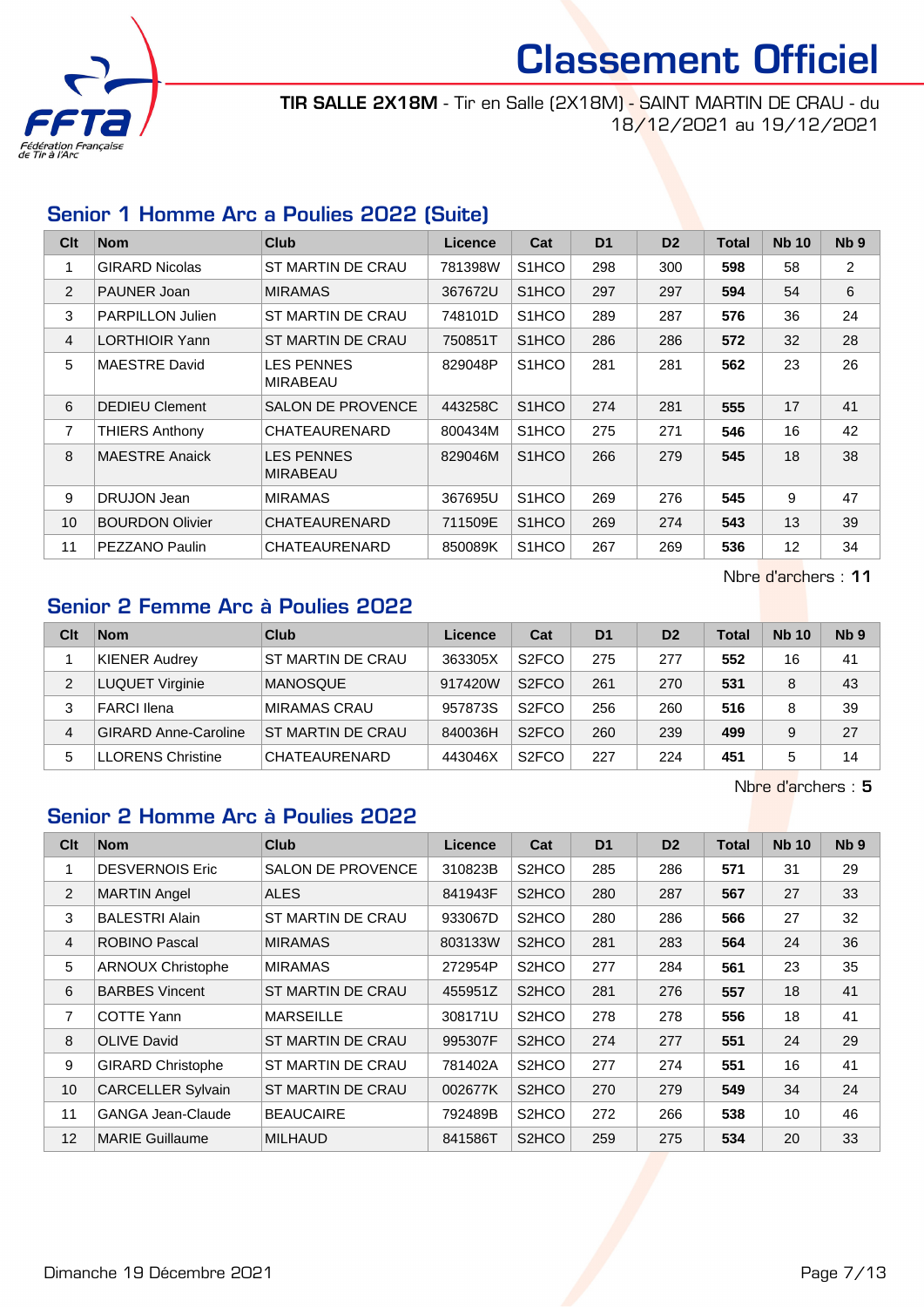

TIR SALLE 2X18M - Tir en Salle (2X18M) - SAINT MARTIN DE CRAU - du 18/12/2021 au 19/12/2021

#### Senior 2 Homme Arc à Poulies 2022 (Suite)

| Clt | <b>Nom</b>             | Club                                  | Licence | Cat                            | D <sub>1</sub> | D <sub>2</sub> | Total | <b>Nb 10</b> | N <sub>b</sub> <sub>9</sub> |
|-----|------------------------|---------------------------------------|---------|--------------------------------|----------------|----------------|-------|--------------|-----------------------------|
| 13  | MESLIN Jeremie         | <b>ISTRES</b>                         | 000922C | S <sub>2</sub> H <sub>CO</sub> | 270            | 261            | 531   | 12           | 32                          |
| 14  | <b>JANIAUT Yannick</b> | <b>SALON DE PROVENCE</b>              | 941628J | S <sub>2</sub> HCO             | 260            | 269            | 529   | 8            | 37                          |
| 15  | MORETTO Jean-Yves      | <b>MARSEILLE TROIS</b><br><b>LUCS</b> | 740882G | S <sub>2</sub> H <sub>CO</sub> | 258            | 270            | 528   | 6            | 41                          |
| 16  | <b>VERGNE Stephane</b> | <b>ST MARTIN DE CRAU</b>              | 002159X | S <sub>2</sub> HCO             | 261            | 259            | 520   | 8            | 41                          |
| 17  | <b>GAUTIER Thierry</b> | <b>VENTABREN</b>                      | 013759F | S <sub>2</sub> HCO             | 239            | 251            | 490   |              | 25                          |

Nbre d'archers : 17

#### Senior 3 Femme Arc à Poulies 2022

| Clt | <b>Nom</b>           | Club           | Licence | $R_{\rm{min}}$<br>uai | D <sub>1</sub> | D <sub>2</sub>    | <b>Total</b> | <b>N<sub>b</sub></b><br>10 | Nb ! |
|-----|----------------------|----------------|---------|-----------------------|----------------|-------------------|--------------|----------------------------|------|
|     | AUNER Reaine?<br>DAI | <b>MIRAMAS</b> | 468585G | $\sim$<br>ు౩౯         | 281            | 277<br>$\epsilon$ | 558          |                            | 40   |

Nbre d'archers : 1

#### Senior 3 Homme Arc à Poulies 2022

| Clt            | <b>Nom</b>              | <b>Club</b>              | Licence | Cat   | D <sub>1</sub> | D <sub>2</sub> | <b>Total</b> | <b>Nb 10</b>   | Nb <sub>9</sub> |
|----------------|-------------------------|--------------------------|---------|-------|----------------|----------------|--------------|----------------|-----------------|
| 1              | <b>PAUNER Bernard</b>   | <b>MIRAMAS</b>           | 275224G | S3HCO | 282            | 282            | 564          | 24             | 36              |
| 2              | <b>LAMARE Alain</b>     | <b>MARSEILLE</b>         | 227470A | S3HCO | 283            | 278            | 561          | 22             | 37              |
| 3              | <b>GERARDIN Francis</b> | <b>PELISSANNE</b>        | 733560Y | S3HCO | 269            | 274            | 543          | 13             | 39              |
| $\overline{4}$ | <b>MICHEL Maurice</b>   | <b>ISTRES</b>            | 311531W | S3HCO | 266            | 273            | 539          | 13             | 34              |
| 5              | <b>METAYER Erick</b>    | <b>ISTRES</b>            | 302211R | S3HCO | 257            | 265            | 522          | 9              | 32              |
| 6              | <b>GIRARD Robert</b>    | <b>ST MARTIN DE CRAU</b> | 000340V | S3HCO | 263            | 242            | 505          | 8              | 32              |
| 7              | <b>IDESHEIM Remi</b>    | <b>MIRAMAS CRAU</b>      | 273873N | S3HCO | 254            | 242            | 496          | 5              | 26              |
| 8              | <b>LEZER Philippe</b>   | <b>ISTRES</b>            | 907901Z | S3HCO | 237            | 256            | 493          | 2              | 32              |
| 9              | <b>FISCHER Gerard</b>   | CHATEAURENARD            | 948721U | S3HCO | 194            | 195            | 389          | 2              | 15              |
| 10             | <b>RUIZ Serge</b>       | <b>MARSEILLE</b>         | 084704V | S3HCO | 277            | 42             | 319          | $\overline{7}$ | 23              |

Nbre d'archers : 10

#### Cadet Femme Bare Bow 2022

| Clt | Nom                     | <b>Club</b>      | Licence | <b>DAL</b><br>⊍a | D <sub>1</sub> | D <sub>2</sub> | Tota | <b>N<sub>b</sub></b><br>10 | N <sub>b</sub> |
|-----|-------------------------|------------------|---------|------------------|----------------|----------------|------|----------------------------|----------------|
|     | <b>GAUTROT Mathilde</b> | <b>VENTABREN</b> | 006232Z | CFBB             | 208            | 224            | 432  |                            |                |

Nbre d'archers : 1

#### Cadet Homme Bare Bow 2022

| Clt | <b>Nom</b>      | Club                     | Licence | Cat         | D <sub>1</sub> | D <sub>2</sub> | <b>Total</b> | <b>Nb 10</b> | Nb <sub>9</sub> |
|-----|-----------------|--------------------------|---------|-------------|----------------|----------------|--------------|--------------|-----------------|
|     | PUPET Camille   | LA TOUR D'AIGUES         | 917311C | <b>CHBB</b> | 249            | 261            | 510          |              |                 |
| 2   | GEYMET Nino     | <b>ST MARTIN DE CRAU</b> | 939524X | <b>CHBB</b> | 249            | 257            | 506          | 5            | 30              |
| 3   | ALTADILL Alan   | ST MARTIN DE CRAU        | 995313M | <b>CHBB</b> | 250            | 253            | 503          | 12           | 19              |
| 4   | GUILLELMET Paul | <b>GEMENOS</b>           | 971363E | <b>CHBB</b> | 252            | 225            | 477          |              | 16              |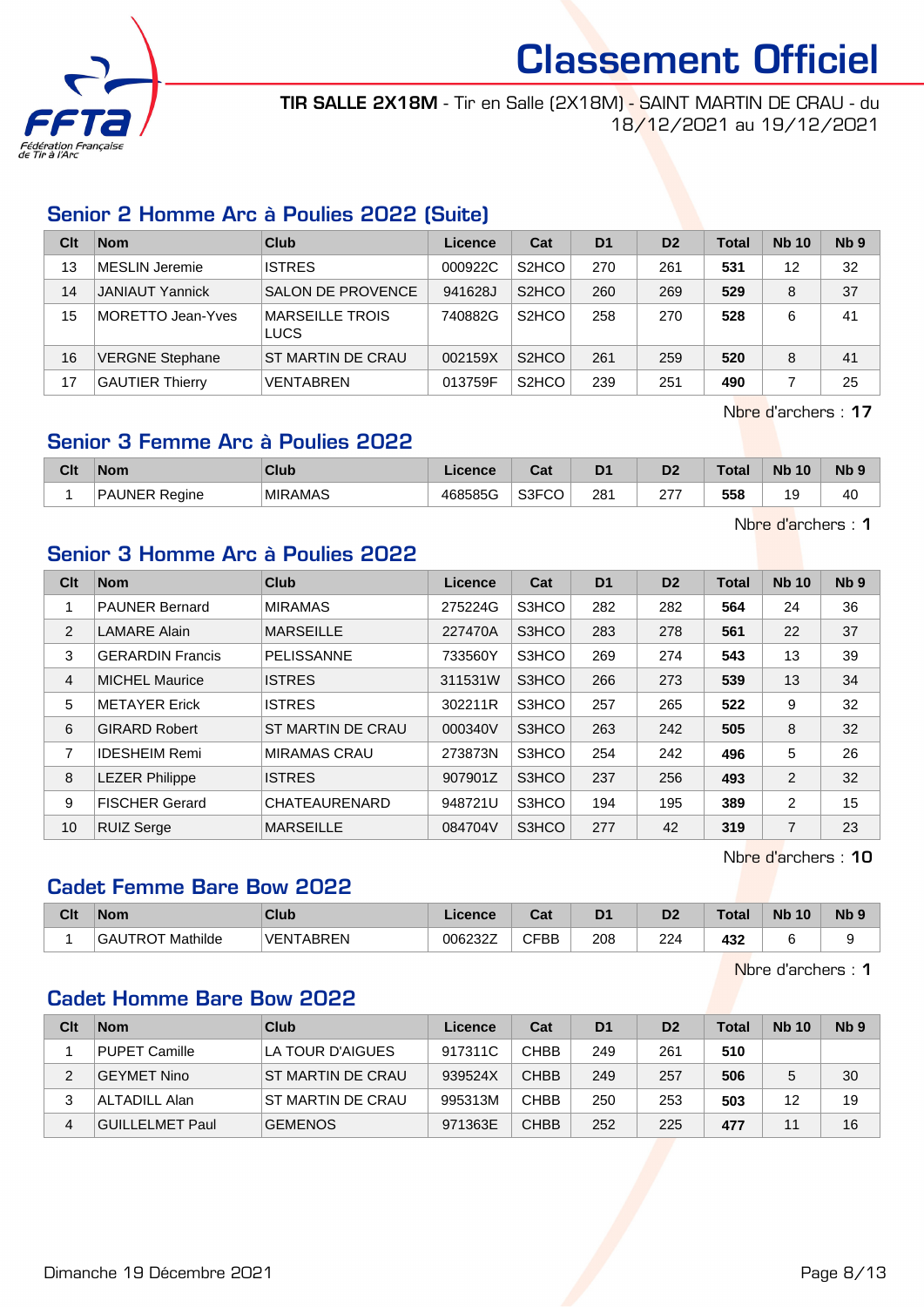

TIR SALLE 2X18M - Tir en Salle (2X18M) - SAINT MARTIN DE CRAU - du 18/12/2021 au 19/12/2021

#### Cadet Homme Bare Bow 2022 (Suite)

| Clt | <b>Nom</b>             | Club             | Licence | Cat         | D <sub>1</sub> | D <sub>2</sub> | <b>Total</b> | <b>Nb 10</b> | N <sub>b</sub> <sub>9</sub> |
|-----|------------------------|------------------|---------|-------------|----------------|----------------|--------------|--------------|-----------------------------|
| ບ   | MOUTTE RAVERA<br>Renan | FOS SUR MER      | 918547W | MHBB        | 219            | 231            | 450          |              | 12                          |
| 6   | <b>MONDOU Antony</b>   | <b>VENTABREN</b> | 935630P | <b>CHBB</b> | 216            | 225            | 441          |              |                             |

Nbre d'archers : 6

### Adultes Femme Bare Bow 2022

| Clt | <b>Nom</b>                     | Club              | Licence | Cat                | D <sub>1</sub> | D <sub>2</sub> | <b>Total</b> | <b>Nb 10</b> | Nb <sub>9</sub> |
|-----|--------------------------------|-------------------|---------|--------------------|----------------|----------------|--------------|--------------|-----------------|
|     | <b>EYMARD Sylvie</b>           | ST MARTIN DE CRAU | 883978W | S <sub>2</sub> FBB | 220            | 222            | 442          | 6            | 9               |
| 2   | <b>MAURICEAU Anais</b>         | LA TOUR D'AIGUES  | 701373M | S <sub>2</sub> FBB | 220            | 222            | 442          | 6            | 9               |
| 3   | MENGUY Barbara                 | <b>MALLEMORT</b>  | 981518T | S <sub>2</sub> FBB | 207            | 217            | 424          | 6            | 14              |
| 4   | <b>AUPY Magali</b>             | ST MARTIN DE CRAU | 956444N | S <sub>2</sub> FBB | 198            | 211            | 409          | 4            | 9               |
| 5   | MAZIERE - LEGRAND<br>Catherine | AIX EN PROVENCE   | 978813C | S <sub>2</sub> FBB | 182            | 176            | 358          | 3            | 8               |
| 6   | VANDENDOORN Julia              | <b>MALLEMORT</b>  | 030309V | S <sub>2</sub> FBB | 101            | 124            | 225          |              | 2               |
| 7   | <b>LE BORGNE Kristel</b>       | CHATEAURENARD     | 934024U | S1FBB              | 92             | 106            | 198          |              | 4               |

Nbre d'archers : 7

# Adultes Homme Bare Bow 2022

| Clt            | <b>Nom</b>                | Club                                  | Licence | Cat         | D <sub>1</sub> | D <sub>2</sub> | <b>Total</b> | <b>Nb 10</b>   | N <sub>b</sub> <sub>9</sub> |
|----------------|---------------------------|---------------------------------------|---------|-------------|----------------|----------------|--------------|----------------|-----------------------------|
| 1              | <b>EYMARD Lionel</b>      | <b>MIRAMAS</b>                        | 860883T | S2HBB       | 241            | 259            | 500          | 9              | 24                          |
| 2              | <b>MOUSSET Yves</b>       | SALON DE PROVENCE                     | 914593Y | S2HBB       | 245            | 254            | 499          | 8              | 25                          |
| 3              | <b>PLATRET Laurent</b>    | <b>MALLEMORT</b>                      | 832994D | S2HBB       | 240            | 241            | 481          | 11             | 19                          |
| $\overline{4}$ | <b>PUPET Matthieu</b>     | <b>LA TOUR D'AIGUES</b>               | 847600E | S2HBB       | 241            | 240            | 481          | 11             | 12                          |
| 5              | <b>RIBES Loic</b>         | ST CHRISTOL LEZ<br><b>ALES</b>        | 409446A | S1HBB       | 234            | 242            | 476          | $\overline{7}$ | 15                          |
| 6              | <b>LUQUET Vincent</b>     | <b>MANOSQUE</b>                       | 686531E | S2HBB       | 238            | 221            | 459          | 10             | 14                          |
| $\overline{7}$ | <b>PARPILLON Julien</b>   | ST MARTIN DE CRAU                     | 748101D | S1HBB       | 221            | 237            | 458          | 8              | 10                          |
| 8              | <b>CRENIER Dominique</b>  | LA TOUR D'AIGUES                      | 677652D | S3HBB       | 223            | 234            | 457          | 5              | 15                          |
| 9              | <b>CARON David</b>        | <b>MARSEILLE TROIS</b><br><b>LUCS</b> | 899342W | S2HBB       | 234            | 221            | 455          | 12             | 9                           |
| 10             | <b>RAZ Theodore</b>       | CAVAILLON                             | 895326F | S3HBB       | 214            | 217            | 431          | 6              | 9                           |
| 11             | <b>AUPY Olivier</b>       | <b>ST MARTIN DE CRAU</b>              | 826974K | S2HBB       | 233            | 193            | 426          | $\overline{4}$ | 12                          |
| 12             | <b>MONDOU Pascal</b>      | <b>VENTABREN</b>                      | 963274M | S2HBB       | 228            | 191            | 419          | 3              | 9                           |
| 13             | PAUNER Joan               | <b>MIRAMAS</b>                        | 367672U | S1HBB       | 232            | 164            | 396          | $\overline{7}$ | 9                           |
| 14             | SERVANT-ROUMEY<br>Florian | <b>VENTABREN</b>                      | 939125N | S1HBB       | 179            | 209            | 388          | 3              | 10                          |
| 15             | <b>HENRY Herve</b>        | <b>CAVAILLON</b>                      | 936888G | S3HBB       | 197            | 174            | 371          | 3              | $\overline{4}$              |
| 16             | POILANE Leo               | LA CIOTAT                             | 013427V | <b>JHBB</b> | 160            | 181            | 341          | 2              | 10                          |
| 17             | <b>BALESTRI Alain</b>     | ST MARTIN DE CRAU                     | 933067D | S2HBB       | 150            | 170            | 320          | $\overline{2}$ | 3                           |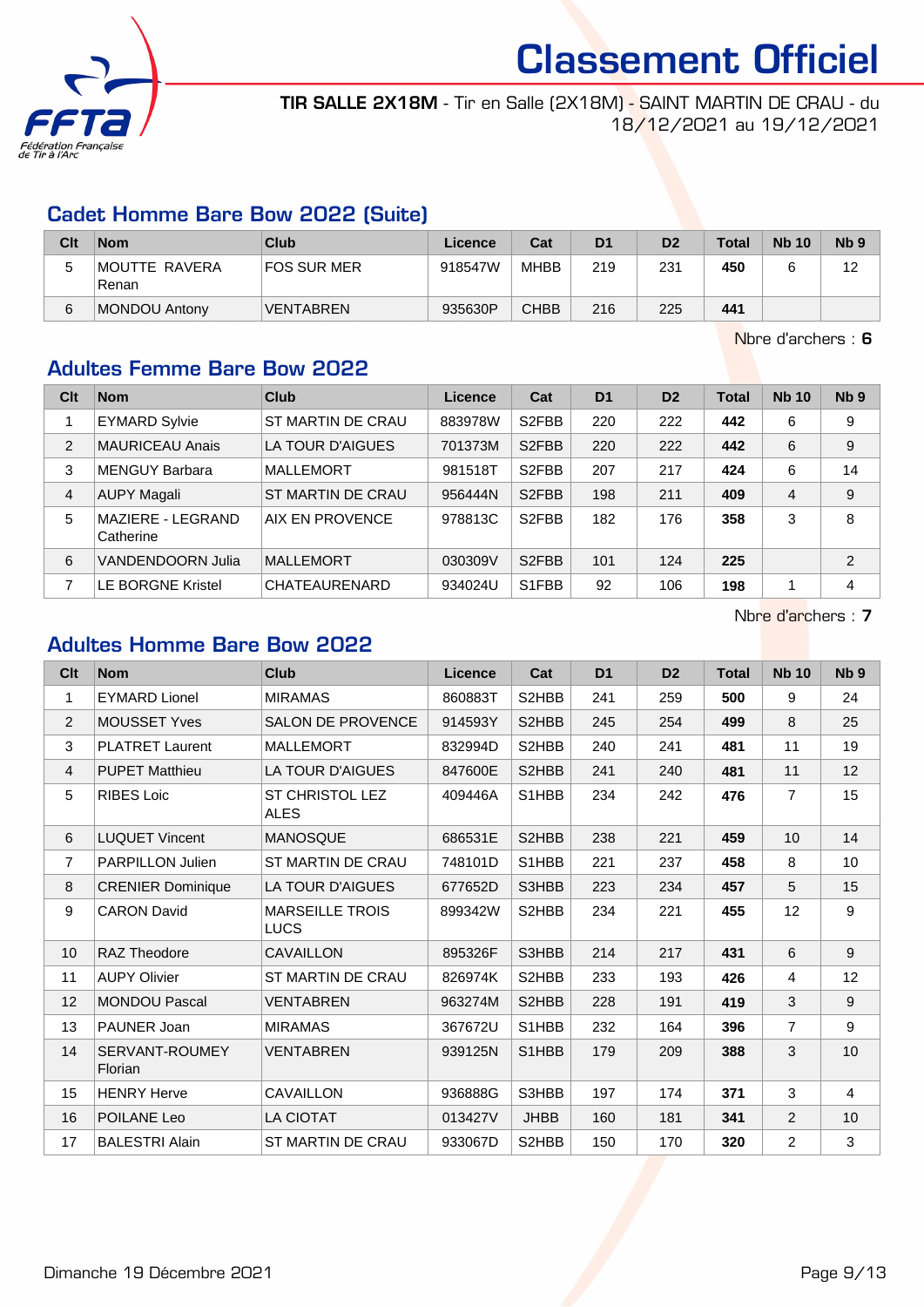

Classement Officiel TIR SALLE 2X18M - Tir en Salle (2X18M) - SAINT MARTIN DE CRAU - du

18/12/2021 au 19/12/2021

#### Adultes Homme Bare Bow 2022 (Suite)

| Clt | <b>Nom</b>             | <b>Club</b>      | Licence                                | <b>Dol</b><br>uai | D <sub>1</sub> | D <sub>2</sub> | Total | <b>Nb</b><br>10 | N <sub>b</sub> <sub>9</sub> |
|-----|------------------------|------------------|----------------------------------------|-------------------|----------------|----------------|-------|-----------------|-----------------------------|
| 18  | <b>NOISETTE Pierre</b> | <b>MARIGNANE</b> | 744060L<br>$\rightarrow$ $\rightarrow$ | S3HBB             | 167            | 4 <sup>′</sup> | 21'   |                 |                             |

Nbre d'archers : 18

# Autres tirs

# Benjamin Femme Arc Classique 2022

| Tir   | <b>Nom</b>          | Club                     | Licence | Cat         | D <sub>1</sub> |     | <b>Total</b> | <b>Nb 10</b> | Nb <sub>9</sub> |
|-------|---------------------|--------------------------|---------|-------------|----------------|-----|--------------|--------------|-----------------|
| Tir 2 | CAMIER DAOUD Lyna   | <b>ST MARTIN DE CRAU</b> | 985148N | <b>BFCL</b> | 235            | 236 | 471          |              |                 |
| Tir 2 | BRIATTE-GIL Cameron | <b>ST MARTIN DE CRAU</b> | 944541A | <b>BFCL</b> | 227            | 212 | 439          |              |                 |

Nbre d'archers : 2

#### Minime Femme Arc Classique 2022

| Tir   | <b>Nom</b>                | Club                 | Licence | Cat         | D <sub>1</sub> | D <sub>2</sub> | Total | <b>Nb 10</b> | Nb <sub>9</sub> |
|-------|---------------------------|----------------------|---------|-------------|----------------|----------------|-------|--------------|-----------------|
| Tir 2 | BOURDON LLORENS<br>Naeva  | CHATEAURENARD        | 878733V | <b>MFCL</b> | 168            | 167            | 335   |              | 4               |
| Tir 2 | VINCENZA LLORENS<br>Leane | <b>CHATEAURENARD</b> | 951133R | <b>MFCL</b> | 137            | 146            | 283   |              |                 |

Nbre d'archers : 2

#### Minime Homme Arc Classique 2022

| Tir   | <b>Nom</b>          | Club               | Licence | Cat         | D <sub>1</sub> | D <sub>2</sub> | <b>Total</b> | <b>Nb 10</b> | Nb <sub>9</sub> |
|-------|---------------------|--------------------|---------|-------------|----------------|----------------|--------------|--------------|-----------------|
| Tir 2 | BARBES KIENER Brice | IST MARTIN DE CRAU | 949390W | <b>MHCL</b> | 258            | 256            | 514          | 15           | 18              |
| Tir 2 | MOUCADEL Jules      | IST MARTIN DE CRAU | 958834L | MHCL        | 224            | 222            | 446          |              | 12              |
| Tir 2 | VIDEMONT Sacha      | FOS SUR MER        | 978961N | MHCL        | 208            | 231            | 439          |              | 14              |

Nbre d'archers : 3

#### Cadet Femme Arc Classique 2022

| Tir     | Nom                 | Club             | Licence | Cat         | D <sub>1</sub> | D2  | <b>Total</b> | <b>Nb 10</b>  | Nb <sub>5</sub> |
|---------|---------------------|------------------|---------|-------------|----------------|-----|--------------|---------------|-----------------|
| Tir 2   | ∣JAKUSIC Anna       | <b>MARSEILLE</b> | 863360K | <b>CFCL</b> | 265            | 279 | 544          | ົ<br><u>_</u> | 26              |
| Tir $4$ | <b>JAKUSIC Anna</b> | <b>MARSEILLE</b> | 863360K | CFCL        | 270            | 269 | 539          | n,<br>∠       | 27              |

Nbre d'archers : 2

#### Cadet Homme Arc Classique 2022

| <b>Tir</b>                                | <b>Nom</b>       | Club                          | Licence | $\sim$<br>uau | D <sub>1</sub> | D2  | Total           | <b>Nb</b><br>10 | Nb |
|-------------------------------------------|------------------|-------------------------------|---------|---------------|----------------|-----|-----------------|-----------------|----|
| $-$<br>$\overline{\phantom{a}}$<br>l ir 2 | EGRAND<br>Maxime | <b>PROVENCE</b><br>AIX<br>FN. | 938620P | <b>CHCL</b>   | 193            | 208 | 40 <sup>7</sup> |                 |    |

Nbre d'archers : 1

#### Junior Homme Arc Classique 2022

|  | Tir<br><b>Nom</b> | Club | icence | اat | D <sub>1</sub><br>- | D <sub>2</sub> | <b>Total</b> | <b>N<sub>b</sub></b><br>10 | Nb 9 |
|--|-------------------|------|--------|-----|---------------------|----------------|--------------|----------------------------|------|
|--|-------------------|------|--------|-----|---------------------|----------------|--------------|----------------------------|------|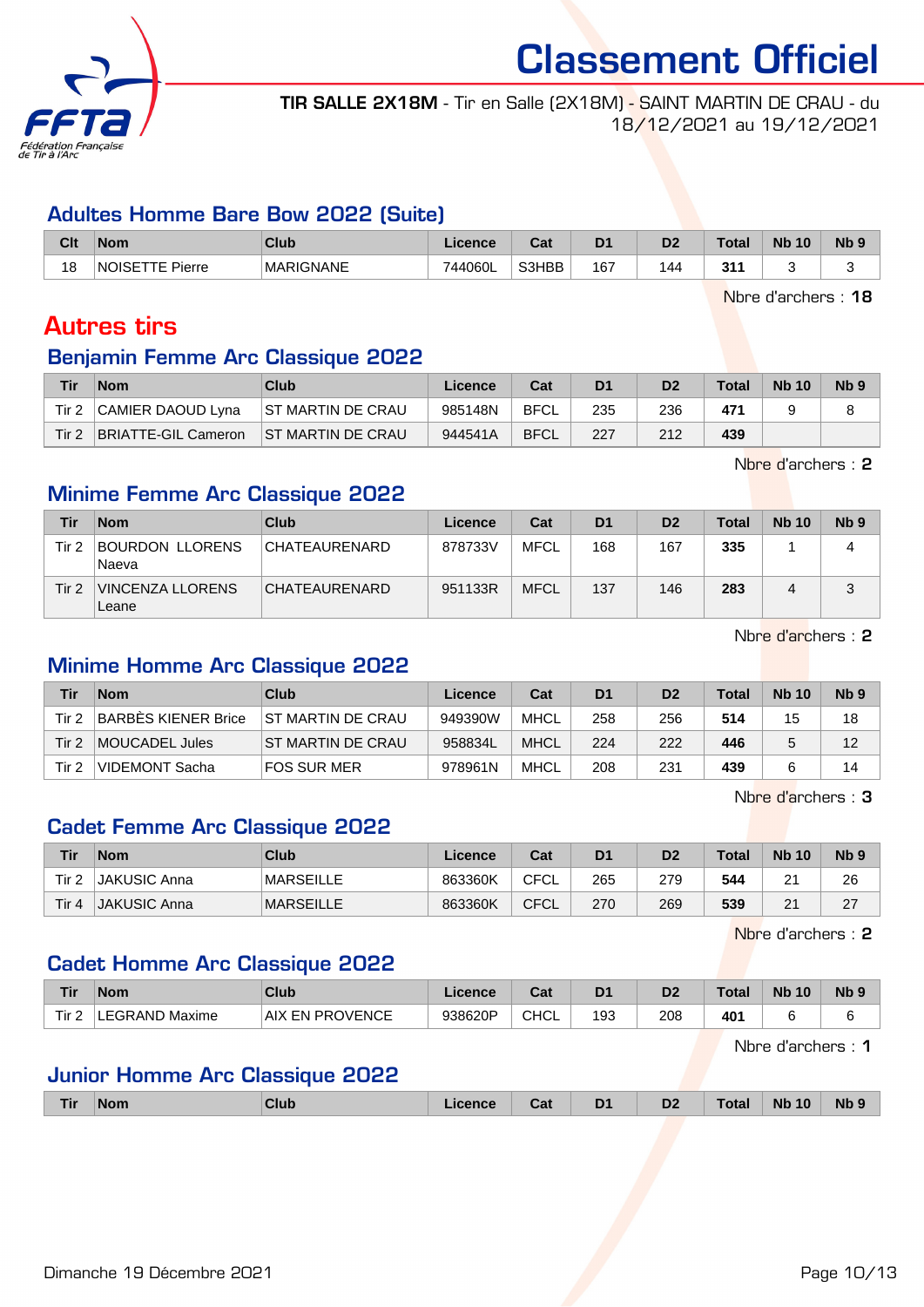

TIR SALLE 2X18M - Tir en Salle (2X18M) - SAINT MARTIN DE CRAU - du 18/12/2021 au 19/12/2021

#### Junior Homme Arc Classique 2022 (Suite)

| <b>Tir</b> | <b>Nom</b>                  | Club              | Licence | <b>Doll</b><br>uai | D <sub>1</sub> | D <sub>o</sub><br>ש | Tota. | <b>N<sub>b</sub></b><br>10 | N <sub>b</sub> <sub>9</sub> |
|------------|-----------------------------|-------------------|---------|--------------------|----------------|---------------------|-------|----------------------------|-----------------------------|
| Tir.       | TEL ,<br>. Alexandre<br>.AU | <b>IMARSEILLE</b> | 927646L | <b>JHCL</b>        | 233            | 254                 | 487   |                            | 20                          |

Nbre d'archers : 1

#### Senior 1 Femme Arc Classique 2022

| <b>Tir</b> | <b>Nom</b>             | Club            | .icence | הי<br>val | D <sub>1</sub> | D2  | Total | <b>Nb 10</b> | Nb <sub>5</sub> |
|------------|------------------------|-----------------|---------|-----------|----------------|-----|-------|--------------|-----------------|
| Tir.       | LEGRAND '<br>Lucie-Lou | AIX EN PROVENCE | 938629Z | S1FCL     | 234            | 232 | 466   |              |                 |

Nbre d'archers : 1

#### Senior 1 Homme Arc Classique 2022

| Tir   | <b>Nom</b>          | Club                     | Licence | Cat                | D <sub>1</sub> | D <sub>2</sub> | <b>Total</b> | <b>Nb 10</b> | N <sub>b</sub> <sub>9</sub> |
|-------|---------------------|--------------------------|---------|--------------------|----------------|----------------|--------------|--------------|-----------------------------|
| Tir 2 | MOULIN Louis        | <b>ST MARTIN DE CRAU</b> | 718453C | S <sub>1</sub> HCL | 264            | 268            | 532          | 20           | 23                          |
| Tir 2 | <b>PELLEN Brice</b> | <b>MARSEILLE</b>         | 774678S | S <sub>1</sub> HCL | 242            | 218            | 460          |              | 22                          |
| Tir 2 | MARROT Quentin      | <b>MARSEILLE</b>         | 034548C | S <sub>1</sub> HCL | 193            | 219            | 412          |              | 8                           |

Nbre d'archers : 3

#### Senior 2 Femme Arc Classique 2022

| Tir   | <b>Nom</b>            | Club               | Licence | Cat                | D1  | D <sub>2</sub> | <b>Total</b> | <b>Nb 10</b> | N <sub>b</sub> <sub>9</sub> |
|-------|-----------------------|--------------------|---------|--------------------|-----|----------------|--------------|--------------|-----------------------------|
| Tir 2 | KIENER Audrey         | IST MARTIN DE CRAU | 363305X | S2FCL              | 228 | 239            | 467          | 10           | 17                          |
| Tir 2 | <b>PARISOT Karine</b> | <b>IMANOSQUE</b>   | 021261K | S2FCL              | 233 | 202            | 435          |              | 8                           |
| Tir 2 | LE JEANNIC Nadia      | <b>IMANOSQUE</b>   | 896062F | S <sub>2</sub> FCL | 216 | 206            | 422          |              | 12                          |

Nbre d'archers : 3

#### Senior 2 Homme Arc Classique 2022

| Tir | <b>Nom</b>             | Club                   | Licence | Cat   | D1  | D2  | <b>Total</b> | <b>Nb 10</b> | N <sub>b</sub> <sub>9</sub> |
|-----|------------------------|------------------------|---------|-------|-----|-----|--------------|--------------|-----------------------------|
| Tir | <b>LEGRAND Olivier</b> | <b>AIX EN PROVENCE</b> | 938624U | S2HCL | 249 | 255 | 504          |              | $\Omega$<br>$\sim$          |
| Tir | <b>BIRBES Lionel</b>   | <b>MIRAMAS</b>         | 693969P | S2HCL | 232 | 248 | 480          |              | 20                          |

Nbre d'archers : 2

#### Senior 3 Femme Arc Classique 2022

| <b>Tir</b> | <b>Nom</b>                | Club             | icence                     | ີີ<br>Jat           | D <sub>1</sub> | D <sub>0</sub><br>ש | <b>Total</b> | <b>Nb</b><br>10 | N <sub>b</sub> <sub>9</sub> |
|------------|---------------------------|------------------|----------------------------|---------------------|----------------|---------------------|--------------|-----------------|-----------------------------|
| Tir 2      | $\sim$<br>Jacqueline<br>∼ | <b>MARIGNANE</b> | <b>A77D</b><br><b>0984</b> | 0.0001<br>◡∟<br>וטט | 197            | 210<br>$\sim$       | 407          |                 | ∽                           |

Nbre d'archers : 1

#### Senior 3 Homme Arc Classique 2022

| Tir   | <b>Nom</b>               | Club              | Licence | Cat   | D <sub>1</sub> | D <sub>2</sub> | <b>Total</b> | <b>Nb 10</b> | N <sub>b</sub> <sub>9</sub> |
|-------|--------------------------|-------------------|---------|-------|----------------|----------------|--------------|--------------|-----------------------------|
| Tir 2 | <b>BAY Marcel</b>        | <b>PELISSANNE</b> | 432721Z | S3HCL | 247            | 255            | 502          | 8            | 28                          |
| Tir 2 | PIRARD Bruno             | <b>GEMENOS</b>    | 002229Y | S3HCL | 239            | 257            | 496          | 15           | 18                          |
| Tir 2 | <b>CANNATA Dominique</b> | CAVAILLON         | 807725M | S3HCL | 249            | 247            | 496          |              | 22                          |
| Tir 2 | <b>TAGLANG Alain</b>     | <b>MANOSQUE</b>   | 863854X | S3HCL | 242            | 219            | 461          |              | 13                          |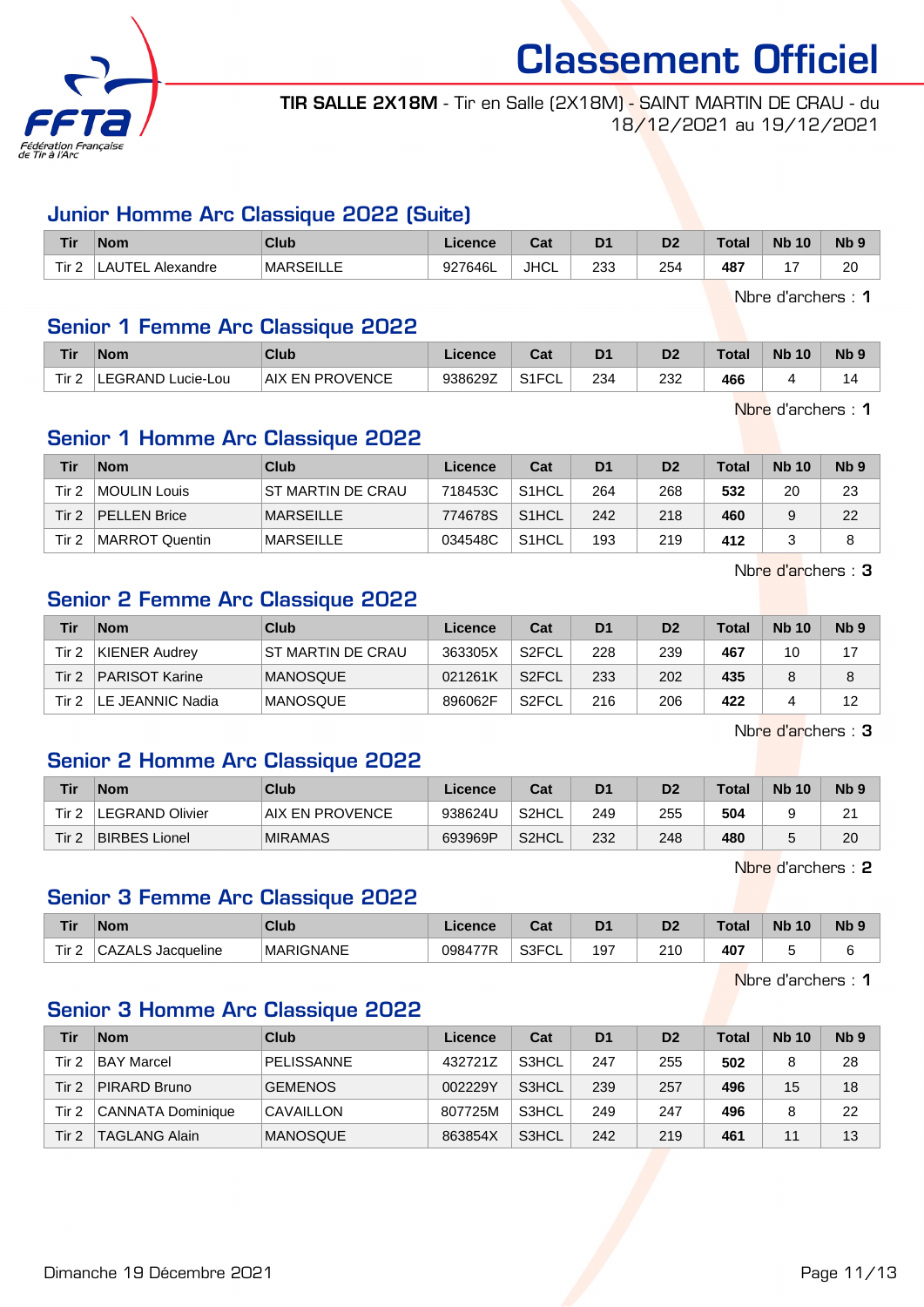

TIR SALLE 2X18M - Tir en Salle (2X18M) - SAINT MARTIN DE CRAU - du 18/12/2021 au 19/12/2021

#### Senior 3 Homme Arc Classique 2022 (Suite)

| <b>Tir</b>       | <b>Nom</b>     | Club                 | Licence | $P - 1$<br>⊍م | D <sub>1</sub> | D2  | <b>Total</b> | <b>N<sub>b</sub></b><br>10 | N <sub>b</sub> 9 |
|------------------|----------------|----------------------|---------|---------------|----------------|-----|--------------|----------------------------|------------------|
| Tir <sub>2</sub> | MOULIN Ravmond | MARTIN DE CRAU<br>SТ | 787729C | S3HCL         | 224            | 236 | 460          |                            | 16               |

Nbre d'archers : 5

#### Cadet Homme Arc à Poulies 2022

| Tir                          | Nom                | Club             | Licence | ו ה<br>saı  | D <sub>1</sub> | D <sub>2</sub> | Total | <b>Nb</b><br>$\sqrt{10}$ | N <sub>b</sub> <sub>9</sub> |
|------------------------------|--------------------|------------------|---------|-------------|----------------|----------------|-------|--------------------------|-----------------------------|
| Tir <sub>2</sub><br><u>.</u> | GAUTIER<br>Florian | <b>VENTABREN</b> | 960334S | <b>CHCO</b> | 203            | 193            | 396   |                          | م م                         |

Nbre d'archers : 1

Nbre d'archers : 1

#### Junior Femme Arc à Poulies 2022

| <b>Tir</b>              | <b>Nom</b>        | <b>Club</b>                             | <b>Licence</b> | $R_{\rm{orb}}$<br>ua | D <sub>1</sub> | D2          | <b>Total</b> | <b>N<sub>b</sub></b><br>10 | <b>Nb</b> |
|-------------------------|-------------------|-----------------------------------------|----------------|----------------------|----------------|-------------|--------------|----------------------------|-----------|
| Tir <sub>2</sub><br>. . | FFRRAUD<br>Alexia | रTIN DE CRAU<br>.ST<br>MAR <sup>-</sup> | 858635Z        | JI<br>◡              | 276            | つフド<br>ں ہے | 551          | ں،                         | ᅭ         |

Senior 1 Femme Arc à Poulies 2022

| Tir   | <b>Nom</b>               | Club              | Licence | Cat                | D <sub>1</sub> | D <sub>2</sub> | <b>Total</b> | <b>Nb 10</b> | Nb <sub>9</sub> |
|-------|--------------------------|-------------------|---------|--------------------|----------------|----------------|--------------|--------------|-----------------|
| Tir 2 | <b>GIRARD Marion</b>     | ST MARTIN DE CRAU | 781401Z | S <sub>1</sub> FCO | 286            | 290            | 576          | 36           | 24              |
| Tir 3 | <b>EYMARD Anais</b>      | ST MARTIN DE CRAU | 883979X | S <sub>1</sub> FCO | 288            | 282            | 570          | 30           | 30              |
| Tir 2 | <b>EYMARD Anais</b>      | ST MARTIN DE CRAU | 883979X | S <sub>1</sub> FCO | 287            | 285            | 572          | 32           | 28              |
| Tir 3 | <b>TRUTEAU Eglantine</b> | <b>VENTABREN</b>  | 811710U | S <sub>1</sub> FCO | 282            | 275            | 557          | 21           | 35              |
| Tir 2 | <b>TRUTEAU Eglantine</b> | <b>VENTABREN</b>  | 811710U | S <sub>1</sub> FCO | 279            | 276            | 555          | 19           | 39              |

Nbre d'archers : 5

#### Senior 1 Homme Arc a Poulies 2022

| Tir              | <b>Nom</b>              | Club                     | Licence | Cat                | D <sub>1</sub> | D <sub>2</sub> | <b>Total</b> | <b>Nb 10</b> | Nb <sub>9</sub> |
|------------------|-------------------------|--------------------------|---------|--------------------|----------------|----------------|--------------|--------------|-----------------|
| Tir 2            | <b>GIRARD Nicolas</b>   | <b>ST MARTIN DE CRAU</b> | 781398W | S <sub>1</sub> HCO | 297            | 297            | 594          | 54           | 6               |
| Tir 3            | <b>LORTHIOIR Yann</b>   | <b>ST MARTIN DE CRAU</b> | 750851T | S <sub>1</sub> HCO | 286            | 287            | 573          | 33           | 27              |
| Tir <sub>2</sub> | PAUNER Joan             | <b>MIRAMAS</b>           | 367672U | S <sub>1</sub> HCO | 295            | 296            | 591          | 51           | 9               |
| Tir <sub>2</sub> | <b>PARPILLON Julien</b> | <b>ST MARTIN DE CRAU</b> | 748101D | S <sub>1</sub> HCO | 287            | 290            | 577          | 37           | 23              |
| Tir 2            | DRUJON Jean             | <b>MIRAMAS</b>           | 367695U | S <sub>1</sub> HCO | 279            | 278            | 557          | 20           | 38              |

Nbre d'archers : 5

#### Senior 2 Homme Arc à Poulies 2022

| Tir   | <b>Nom</b>             | Club               | Licence | Cat                             | D <sub>1</sub> | D <sub>2</sub> | <b>Total</b> | <b>Nb 10</b>   | N <sub>b</sub> <sub>9</sub> |
|-------|------------------------|--------------------|---------|---------------------------------|----------------|----------------|--------------|----------------|-----------------------------|
| Tir 2 | ROBINO Pascal          | <b>MIRAMAS</b>     | 803133W | S <sub>2</sub> H <sub>C</sub> O | 280            | 279            | 559          | 19             | 41                          |
| Tir 2 | <b>BARBES Vincent</b>  | IST MARTIN DE CRAU | 455951Z | S <sub>2</sub> HCO              | 276            | 272            | 548          | 4 <sub>4</sub> | 46                          |
| Tir 2 | <b>GAUTIER Thierry</b> | <b>VENTABREN</b>   | 013759F | S <sub>2</sub> H <sub>CO</sub>  | 209            | 258            | 467          |                | 28                          |

Nbre d'archers : 3

## Senior 3 Homme Arc à Poulies 2022

| Tir | <b>Nom</b> | Slub. | icence | Cat | D <sub>1</sub> | n <sub>0</sub><br>υZ | Tota | 10<br><b>Nb</b> | <b>Nb</b> |
|-----|------------|-------|--------|-----|----------------|----------------------|------|-----------------|-----------|
|     |            |       |        |     |                |                      |      |                 |           |

Dimanche 19 Décembre 2021 **Page 12/13**